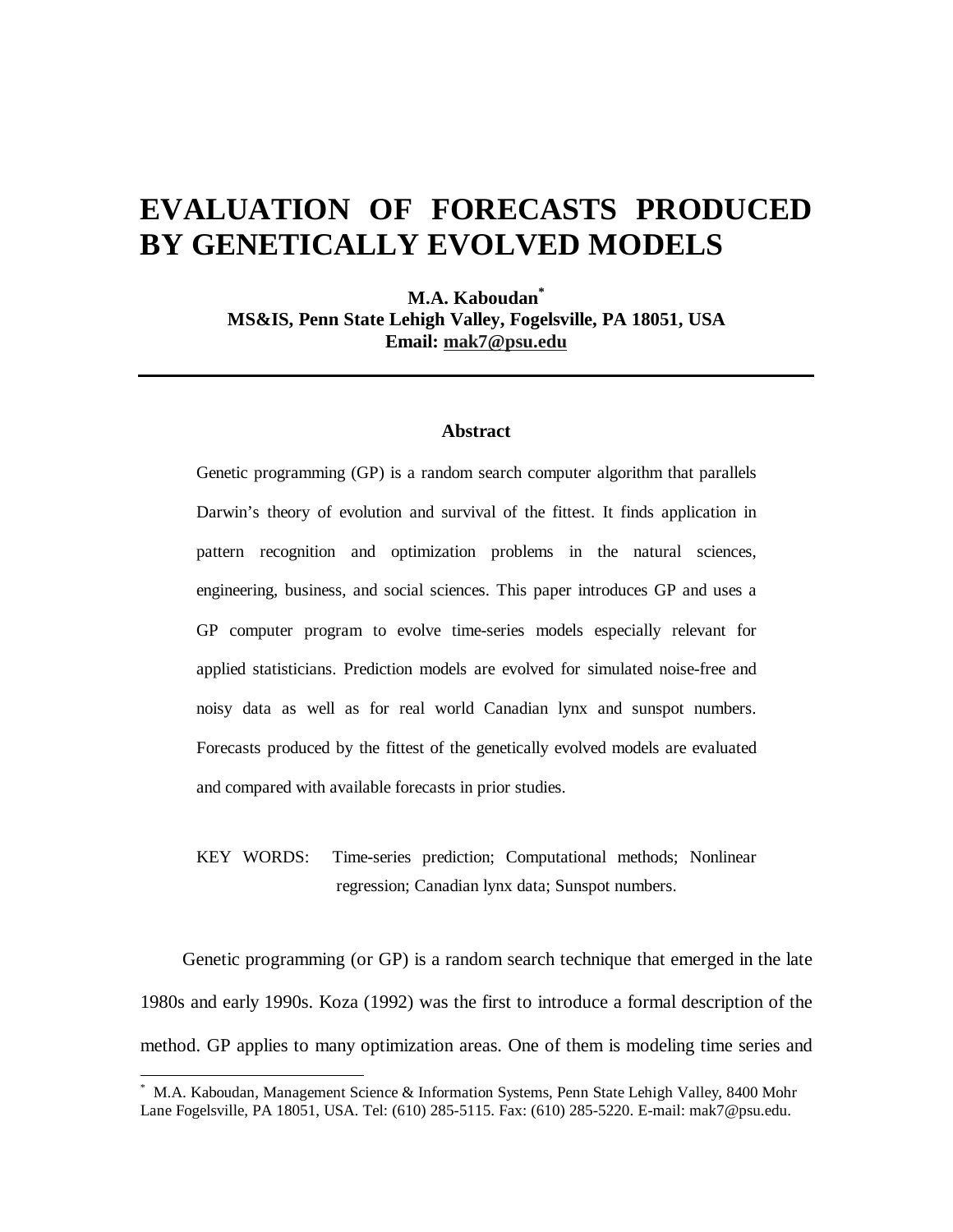using those models in forecasting. Unlike other modeling techniques, GP is a computer program that 'searches' for a specification that replicates the dynamic behavior of observed series. To use GP, one provides mathematical operators and values of variables as input files. Upon its execution, the program randomly assembles equations with different specifications then identifies and reports that specification with the least sum of squared errors (or SSE) as output file. This process is an iterative evolution of successive generations consisting of thousands of assembled equations where the fittest within a generation survive and breed better equations also using random combinations until the best one is found. Clearly from this simple description, the method is based on heuristics and has no theoretical foundation. However, resulting final equations seem to produce reasonably accurate forecasts that compare favorably to forecasts from humanly conceived specifications. With encouraging results difficult to overlook or ignore, it is important to investigate GP as a forecasting methodology. This paper attempts to evaluate forecasts genetically evolved models produce for experimental data as well as real world time series. It is organized as follows: Section 1 contains an overview of genetically evolved models (GEMs). The reader will find an explanation of how models are evolved using genetic methodology as well as features that characterize GEMs as a modeling technique. Section 2 contains descriptions of simulated and real world data and their respective fittest identified GEMs. Simulated data were chosen to represent processes with different behavioral complexities, including linear, linear-stochastic, nonlinear, and nonlinear-stochastic. Real world data consist of two time series popular in analytical statistics: Canadian lynx data and sunspot numbers. This Section also contains evaluation of predictions of values used to evolve models. Section 3 presents single- and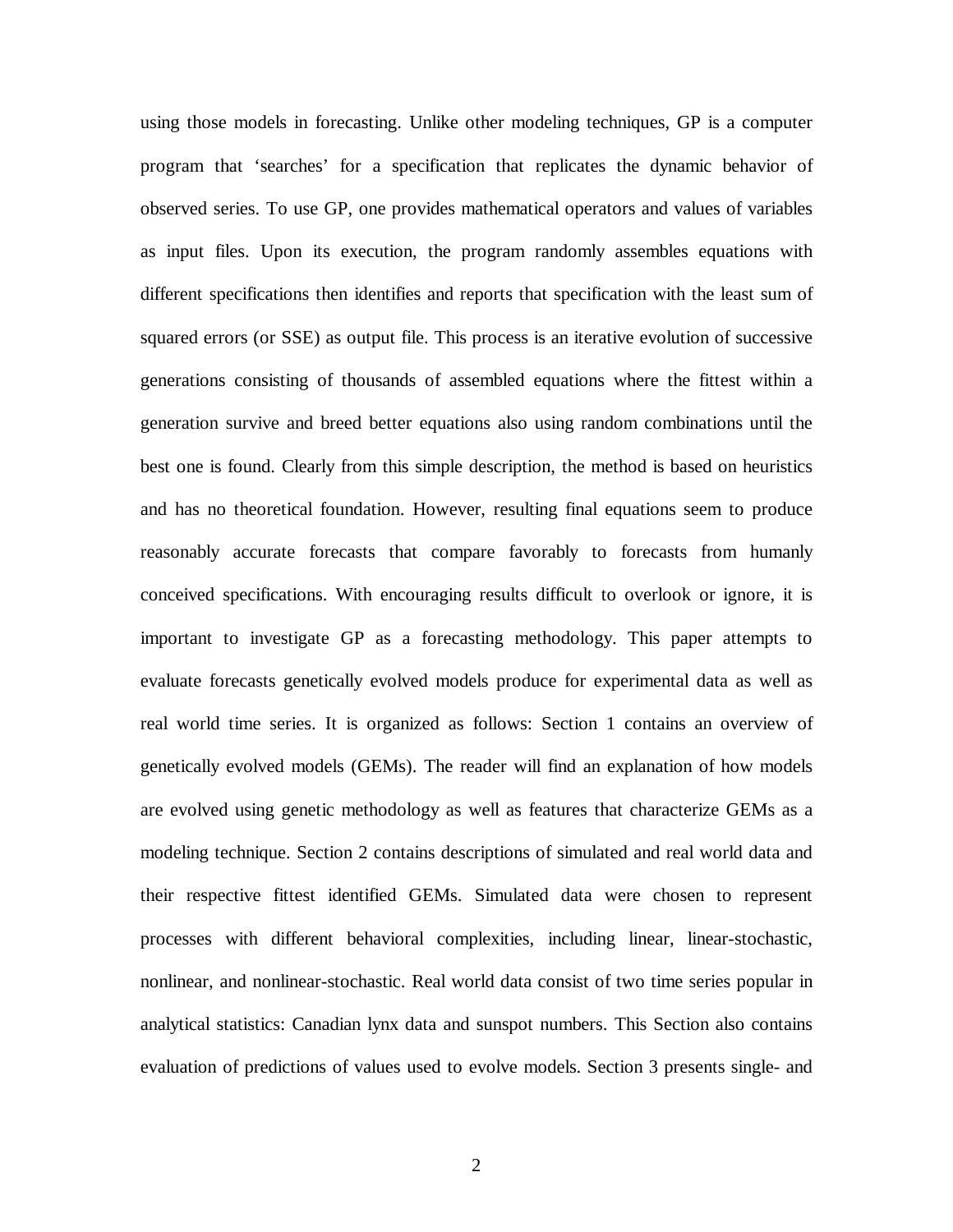multi-step-ahead forecasts produced using the fittest evolved models representing the different series, evaluation of the forecasts as well as comparisons with prior ones in studies of the Canadian lynx data and sunspot numbers. A brief discussion is in Section 4.

## **1. GENETICALLY EVOLVED MODELS**

## **1.1 Basic Foundation**

Only a brief background of GP and how it is used to evolve time series models is provided here. More complete theory can be found in Koza (1992) and Banzhaf et al. (1998). Its applications include fitting time series models in Sathyanarayan et al. (1999), predicting financial markets see Chen et al. (1998) and Iba and Sasaki (1999), and on electric power demand see Lee et al. (1997). A GP computer program or code is designed to optimize an objective function or specific task in a way that parallels Darwin's theory of natural selection and survival of the fittest. To find that fittest equation, a program randomly assembling a user defined initial number of equations first to use in breeding fitter equations. While breeding new ones, existing equations with lower sum of squared error (or SSE) have a better chance of surviving. Because the search process is totally random, the method involves no evaluation of the causal relationships between explanatory variables and the dependent variable, appropriateness of signs of coefficients, or equation stability conditions. The final fittest equation the program produces is often exceptionally long, difficult to interpret, and almost meaningless as a result. But it predicts well. Perhaps the gains are in the method's obvious ability to replicate a variable's dynamical behavior in the form of specifications beyond our human ability to construct. Given that time series models are designed to fit the serial correlation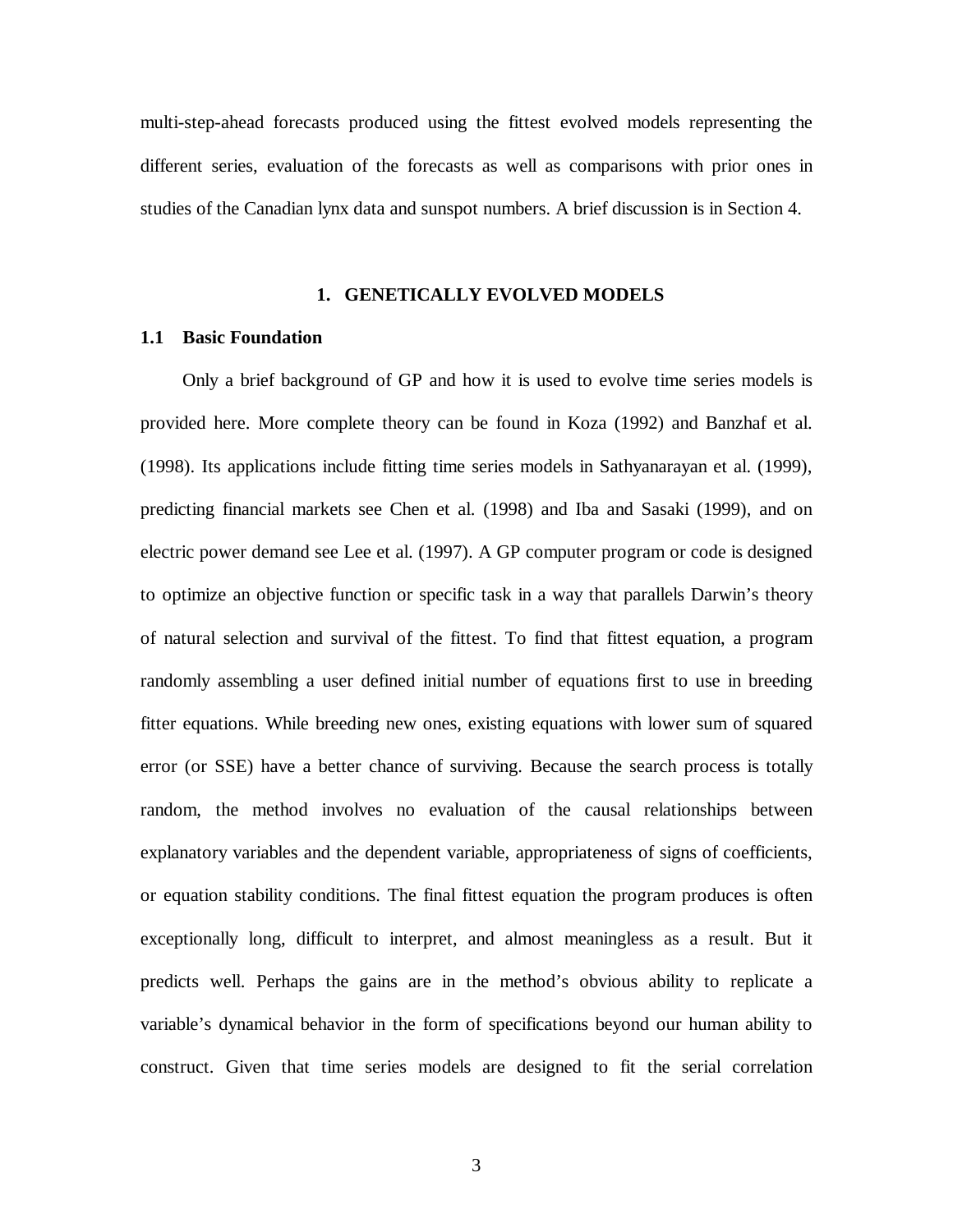properties of data and not to "explain" it, GP satisfies the goal time series should accomplish: finding a model which fits the data reasonably well.

The code that produces GEMs in this study is written in  $C++$  and replicates an original one written by Koza (1992) in LISP. The modified computer code produces files that contain standard estimation statistics and forecast computations. It gets its instructions from an executable configuration file containing parameters the user furnishes for the program to follow while performing a desired specified optimization task. Upon execution, the program randomly combines variables and/or constants (also known as terminals) with functions (also known as operators) to evolve an initial population of "individuals" or equations. In this study, the operators used are: +, -, \*, %, exp, sqrt, ln, sin, and cos, where %, exp, sqrt, and ln are protected operators. These protections follow standards commonly used in all GP software. They provide solutions to computational-problems that may halt execution during a search. The following protections prevent computational problems:

- 1. If in  $(x+y)$ ,  $y = 0$ , then  $(x/y) = 1$ .
- 2. If in  $y^{1/2}$ ,  $y < 0$ , then  $y^{1/2} = |y|^{1/2}$ .
- 3. If in  $ln(y)$ ,  $y < 0$ , then  $ln(y) = 1$ , where ln is the natural logarithm.
- 4. If in  $exp(y)$ ,  $y > 10$ , then  $exp(y) = exp(10)$ .

Before executing the program, its user determines and furnishes within the configuration file the list of operators, names of terminals, population size, and number of generations. Values of the dependent and independent variables are included in separate input files. Population size is the number of individual equations the program should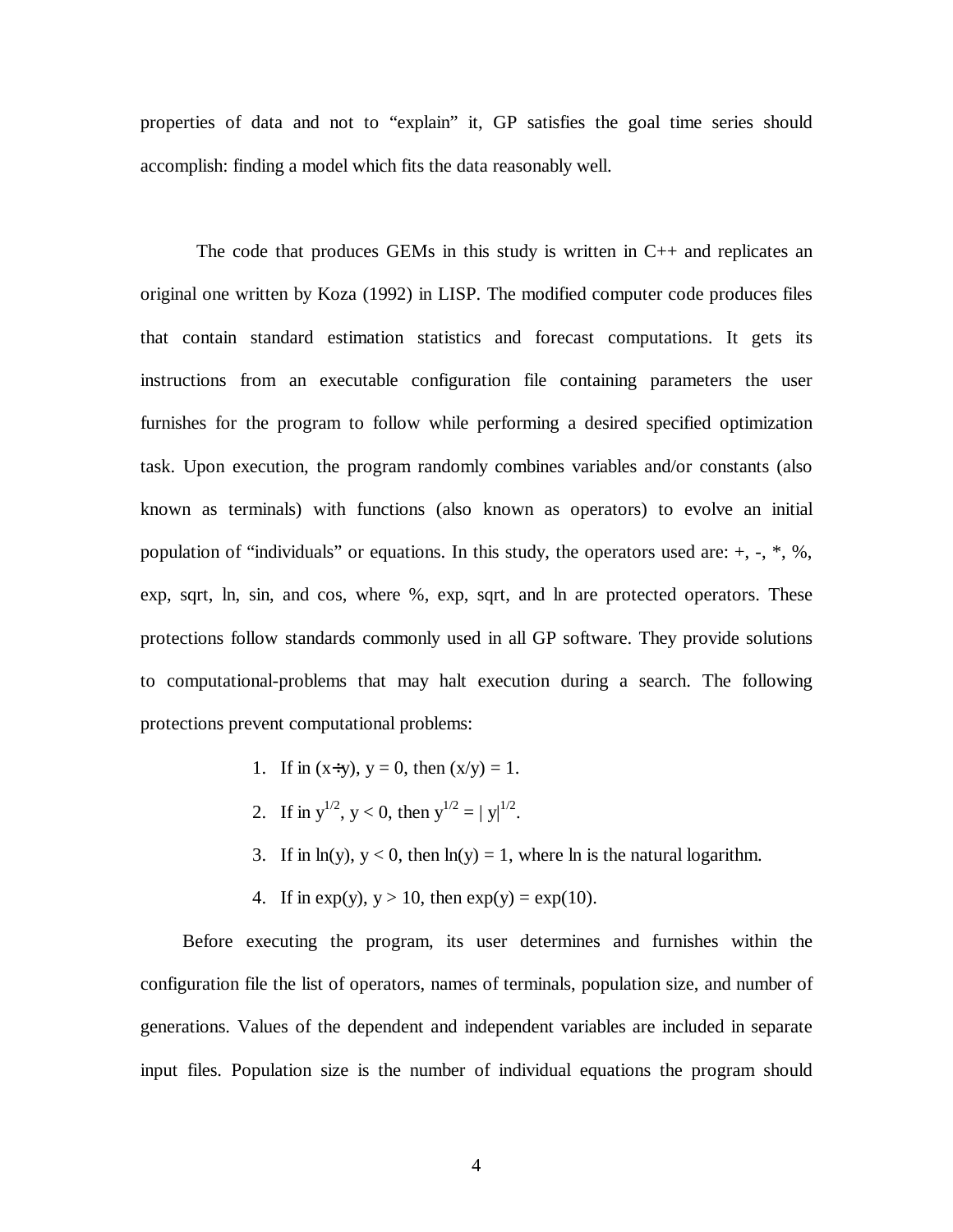randomly produce and evaluate simultaneously. Typically the user would select a population size = 1000, 2000, or even 5000 individuals. (There is no agreement on an optimal population size or number of generations among GP researchers.)

The initial population is then used to breed a new generation or population containing the same number of equations. The new population breeds a succeeding one, and so on. To breed, the program ranks individuals in a population according to some fitness function. SSE is the one most commonly used. Naturally, the equation with the lowest SSE is ranked fittest. Fitter individuals are given a better chance to survive and breed. A new population contains fittest equations from the existing population and offspring created by a combination of self-reproduction, crossover, and mutation. The user decides on and provides rate or proportion of the next population to breed by selfreproduction, crossover, and mutation in the configuration file. A new population may contain say 10% produced by self-reproduction, 80% bred by crossover, and mutation produces the remaining 10%. The user also chooses one of several methods to use when selecting individuals to breed members of the next generation while favoring survival of the fittest individuals as well as their genes into the next generation. Tournament selection is the method most used to select members for breeding. In its simplest version, the user selects a small number  $\ll$  10) of individuals to participate in breeding. Assume the number chosen  $= 6$ . With larger weights assigned to the fittest individual, the program randomly and repeatedly draws six individuals at a time. In self-reproduction the fittest individual in each six is selected and passed on to the new generation. The six (or sometimes weakest three or four among the six) are replaced and can be reselected. This process is repeated until the proportion in the next population bred by self-reproduction is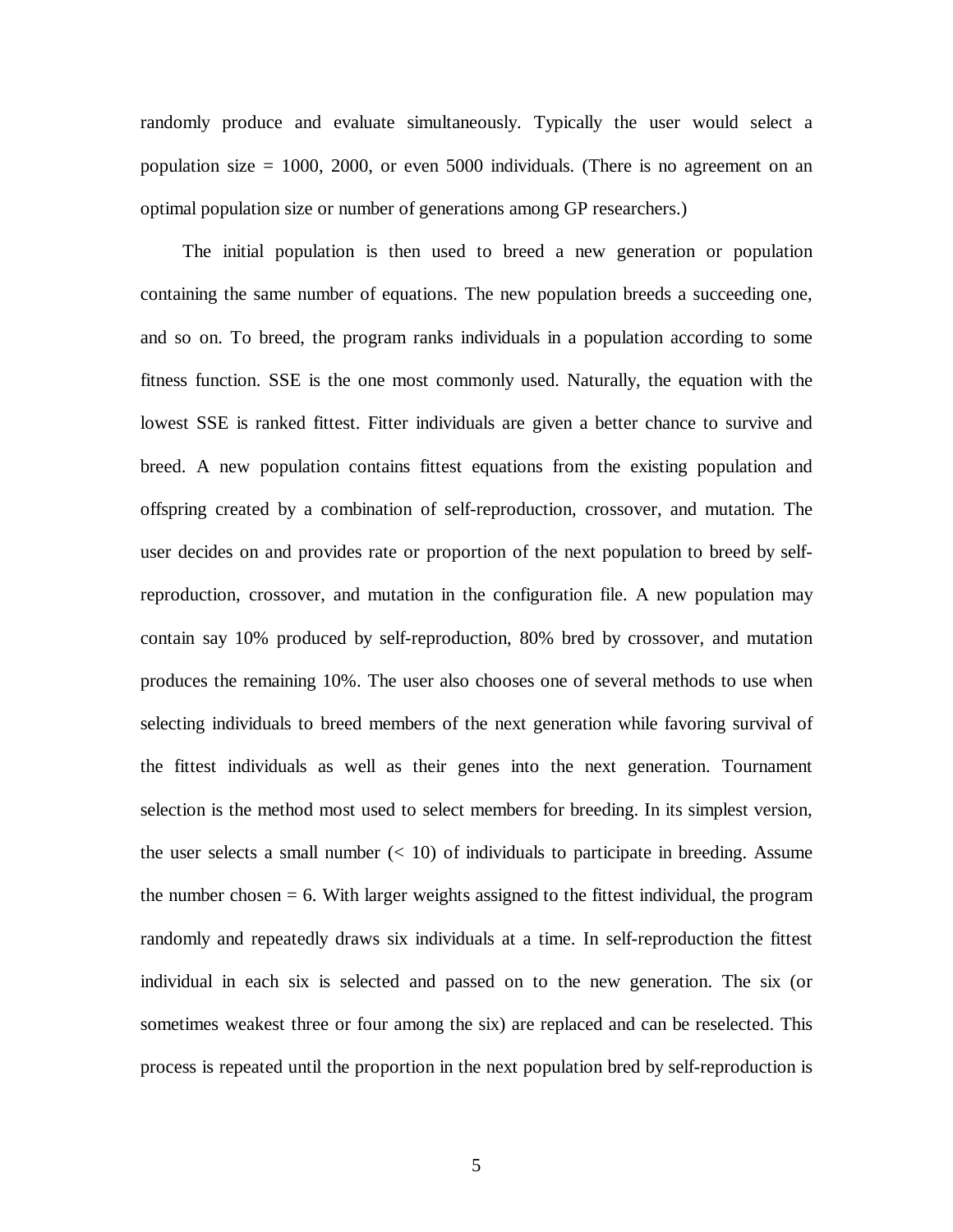satisfied. Once done, the program starts to breed using crossover. Crossover is sexual reproduction where the offspring inherit genes from their parents. Again six are randomly selected and the fittest two breed two offspring. The program randomly swaps part of one equations with a part of another to breed two offspring. The offspring are passed on to the next generation, the six are replaced, and the process is repeated. This also continues until the proportion bred by crossover is satisfied. Breeding by mutation then starts where only the fittest of each set of six is mutated to breed one individual for the next generation until that proportion is satisfied. Mutation is asexual where a part of an equation is randomly replaced or discarded. Finally, the program terminates and writes the best equation and associated results and statistics to an output file. A GP program terminates either by producing an equation with a minimum threshold error or by reaching a maximum number of generations specified in the configuration file.

# **1.2 GEMs in Perspective**

Given that such models are produced by artificial means, a computer program, they possess their own stylized characteristics. The following characteristics are formulated after extensive experimentation with GP in modeling time series:

- *a. A user has little control in dictating the final model specification*. The final model specification is the result of random selection. One may influence evolved equations only by adding or deleting operators or terminals. But the fittest final equation specification is always unknown before executing a GP program.
- *b. GEMs are usually difficult to explain or justify even if they produce fairly good fits.* The difficulty is because equations are randomly assembled, usually exceptionally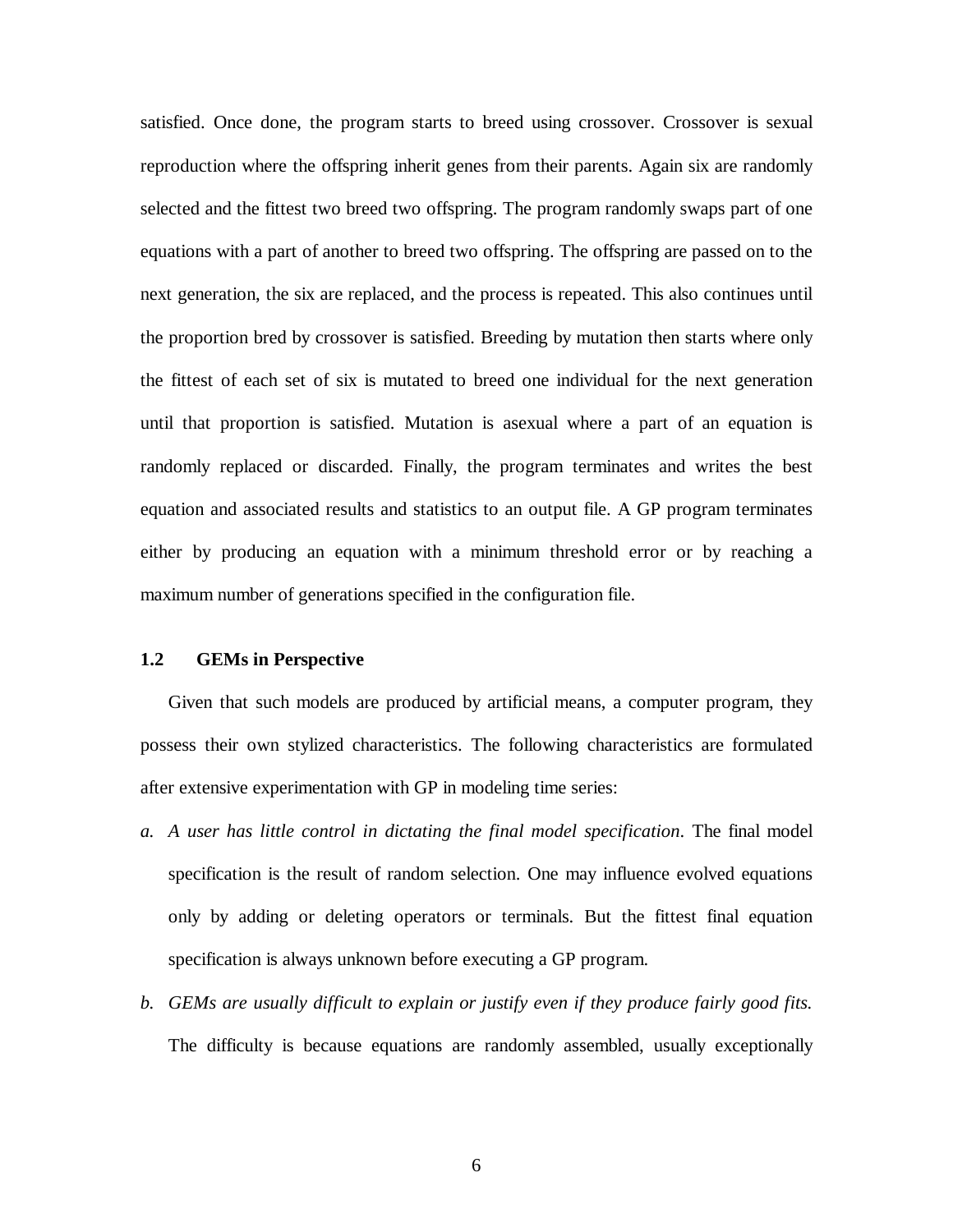long, and efforts to reduce the fittest one are hampered if it includes protected operators.

- *c. Reproduction of the fittest models may be possible for data generated by simple processes but impossible for data generated by highly complex ones*. The probability of replicating the fittest equation is very small mainly because GEMs are random combinations of variables and operators only to replicate dynamics. Given nine operators and assuming only twelve explanatory variables, the number of possible combinations of individual expressions within a single equation is huge  $(= 9! * 12!)$ . The odds of reproducing the same fittest individual are marginally better if one is evolving noise-free processes.
- *d. GEMs produce residuals that may violate standard normality assumptions.* The assumption that a statistical or econometric model (linear or nonlinear) is judged adequate only if its residuals approximate Gaussian white noise may not hold when using GP to evolve models that replicate the dynamics of noise-free processes. If the process contains no noise, residuals must be neglected linearity or nonlinearity.
- *e. To evolve a reliable model, it is necessary to produce a large number of equations.* During its search, GP produces equations with different quality. This occurs because it occasionally gets 'trapped' in local minima within the solution space while searching for the global minimum SSE. In a large number of runs (say 50 or 100), a GP program may produce a high percentage (50% or more) of final (fittest) equations with less than optimal SSE especially when modeling highly complex processes. As a result, the probability that GP finds a 'good' model increases when set to evolve a large number of equations.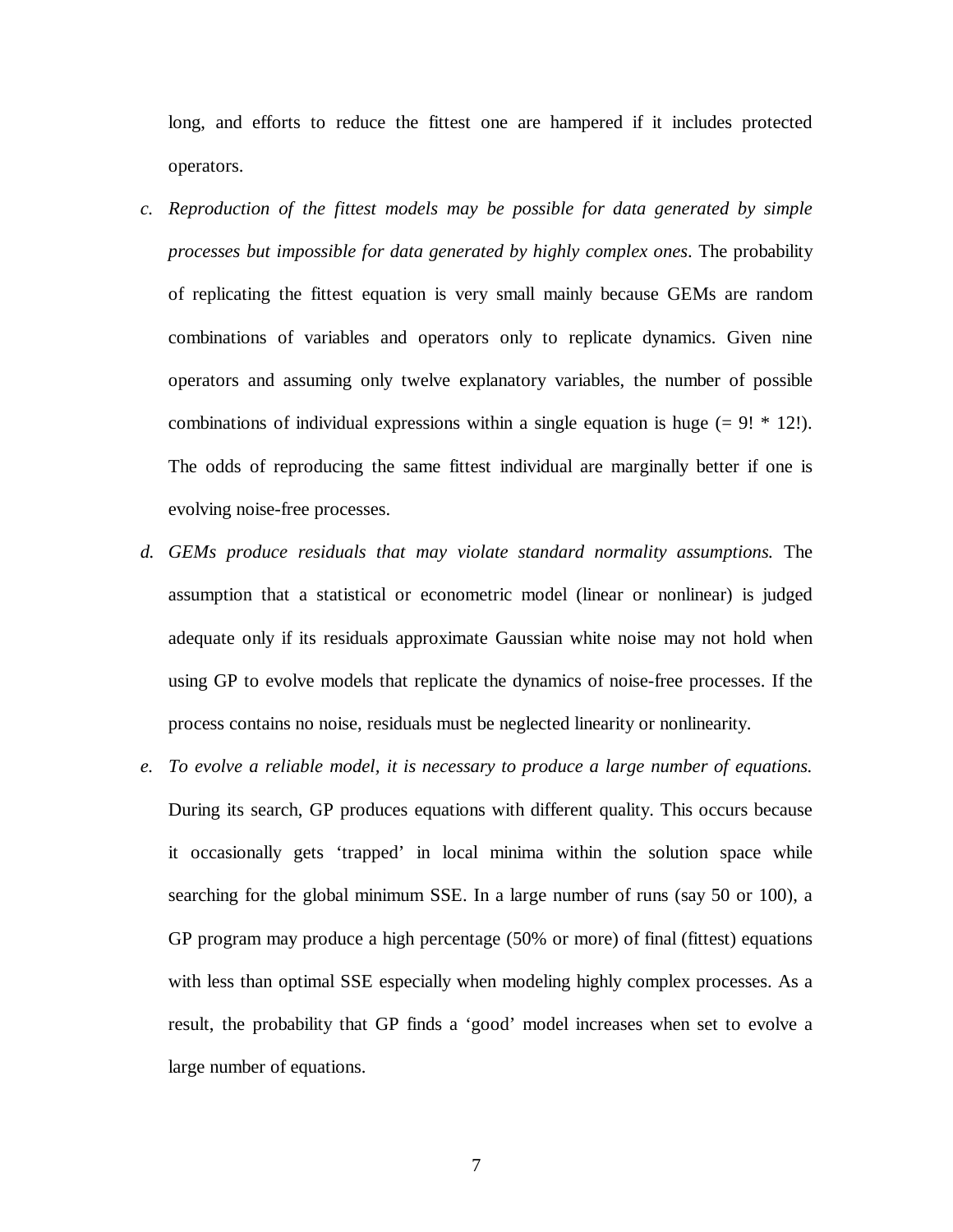## **2. TIME SERIES PREDICTION USING GEMS**

This section presents descriptions of simulated and real-world series and reports their respective fittest GEMs. Selection of real-world series was simple. The Canadian lynx data and sunspot numbers make ideal candidates because of their popularity. Selection of models to simulate was more intricate given the availability of infinite processes to select from. To keep the number of series to evolve models for manageable, systems were grouped according to their complexity levels first. Linear and random processes were characterized as least and most complex systems, respectively. Nonlinear processes are relatively more complex than linear but lest than random systems. Linearstochastic and nonlinear-stochastic possess complexities that vary according to their signal-to-noise ratios. (Signal-to-noise ratio = Signal variance / noise variance.) Generally however, they should be more complex than their noise-free component. Series are then selected to provide information that helps formulate generalization statements about GP's forecasting abilities of the different groups. Accordingly, seven representative processes were selected. They include one linear, two linear-stochastic with different signal-tonoise ratios, two nonlinear, and two nonlinear-stochastic also with different signal-tonoise ratios. One would expect GP to forecast linear more accurately than it would linearstochastic with low noise and the latter more accurately than series with high noise. The linear process introduced is rather unique. It produces a series that remains stable long enough to have its variance measured. This helps simulate linear-stochastic series with controlled, measurable and different signal-to-noise ratios. Nonlinear and nonlinearstochastic processes are four rather than three because popular nonlinear chaotic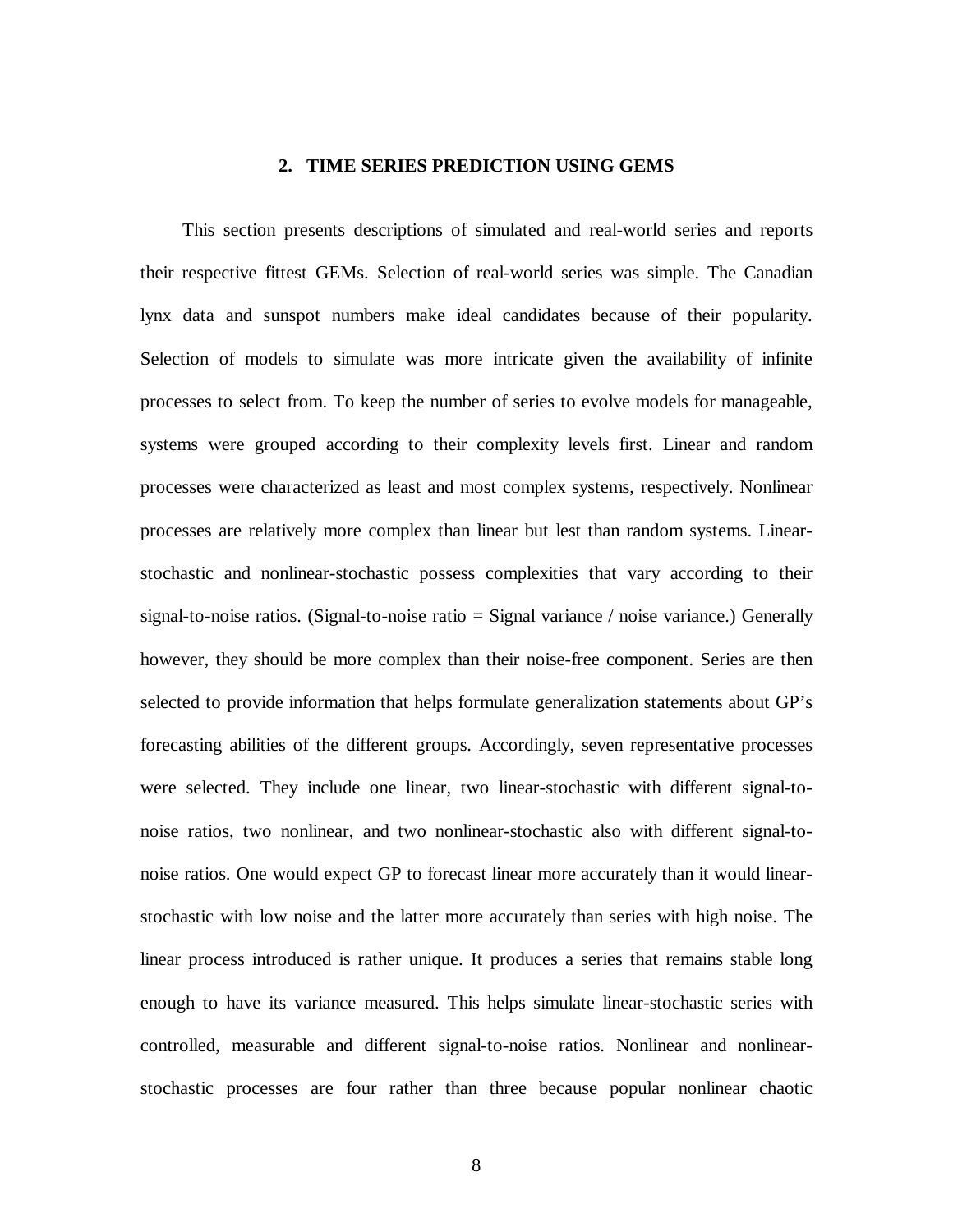functions (such as the Henon (1976) and logistic (May, 1976) maps) produce unstable solutions when dynamically dithered with noise. It is possible to dither those series with static noise, however. In dynamic dithering,  $Y_t = f(Y_{t-k}, \varepsilon_t)$  where  $\varepsilon_t$  are independent identically distributed normal deviates with variance  $\sigma^2$ . In static dithering noise affects only current period outcome, or  $Y_t = X_t + \varepsilon_t$  where  $X_t = f(X_{t-k})$ . Processes dynamically affected by noise are more commonly investigated and are the focus here. (Analysis of static dithering of chaotic processes are in Kaboudan, 1999.) To simulate nonlinearstochastic processes with measurable signal-to-noise ratios, a new nonlinear process that remains stable after dynamically adding noise is introduced below and investigated in addition to the Henon map - a known chaotic process.

To evolve models, each process was assumed as  $Y_t = f(Y_{t-1},..., Y_{t-12})$  and the best of fifty equations from fifty different program executions per series is reported as the fittest model specification below. Executing the program 50 times per series increases the chance of obtaining that global minimum SSE as explained earlier. For each execution, the number of generations  $= 100$  and population size  $= 1,000$  which translate into 100,000 equations assembled to produce the fittest equation per execution and half a million assembled equations to produce one, the fittest of the fittest fifty. Simulated samples are 132 observations per series. The first twelve are lost degrees of freedom for lags. Observations t = 13, ..., 112 are used to evolve models. Twenty observations  $t_f$  = 113, …, 132 are used to evaluate forecasts. For the Canadian lynx where only 114 observations are available,  $t = 13, \ldots, 100$  are used to evolve models and forecasts are over  $t_f = 101, \ldots, 114$  which is consistent with what prior studies of this series used. To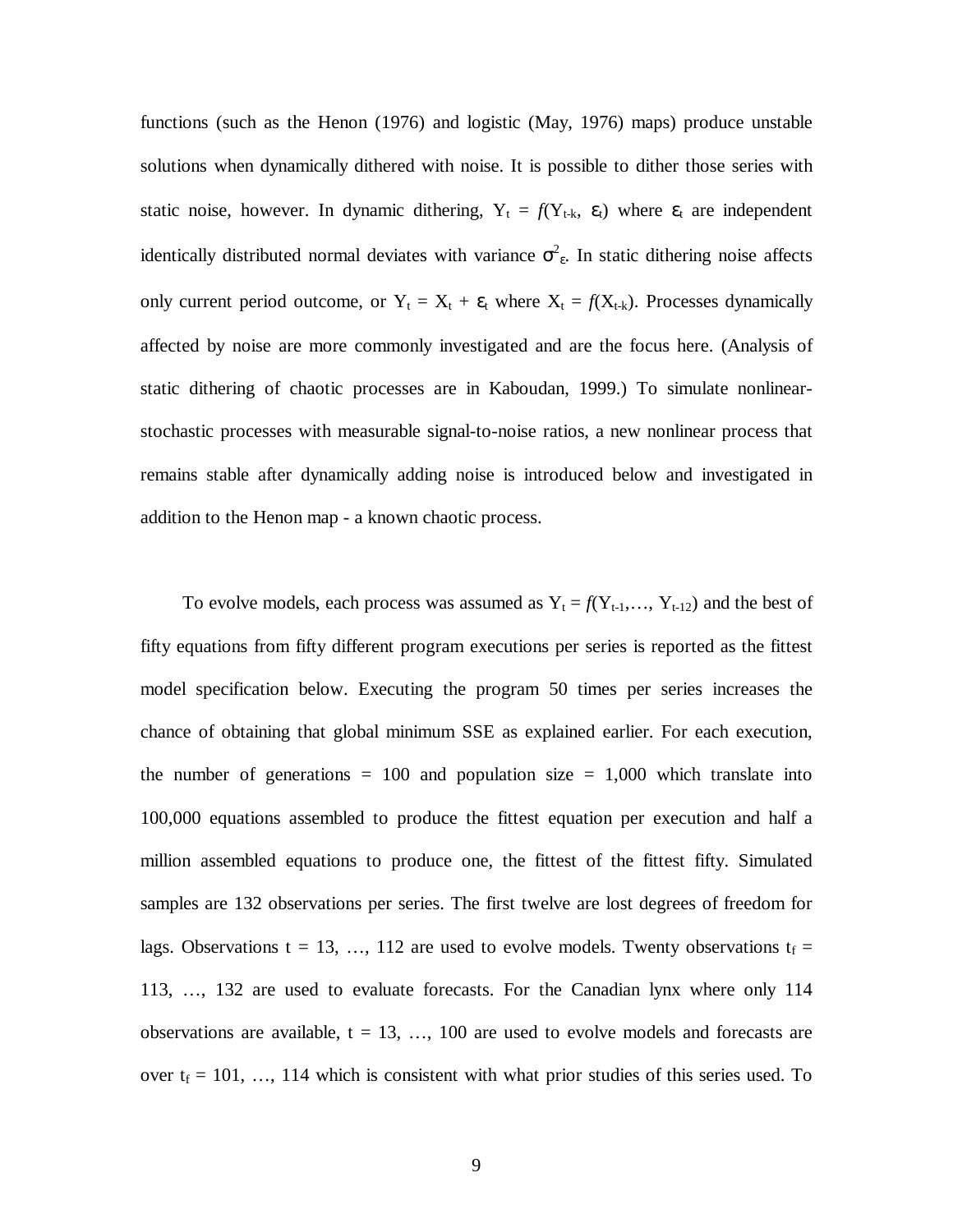be consistent with statistical literature as well, 221 sunspot numbers starting in the year 1700 are used to evolve that series' fittest model which is then used to forecast the next 35 observations.

Evolved models are evaluated according to sample mean square error  $(s_e^2)$ , the normalized mean square error (NMSE), an α-statistic, mean absolute percent error (MAPE), and (1- $\beta$ )-statistic. NMSE =  $s_e^2$ /  $\sigma_Y^2 = T^{-1} \sum (Y_t - \hat{Y}_t)^2 / (T-1)^{-1} \sum (Y_t - \bar{Y})^2$ , where  $\sigma_Y$  is the variance of the dependent variable Y. The  $\alpha$ -statistic =  $s_e^2 / s_{e-RW}^2$  =  $\sum (Y_t - \hat{Y}_t)^2 / \sum (Y_t - Y_{t-1})^2$ , where the summation is over the same training period t = 13,…,T, and where  $s_{e-RW}^2 = \text{MSE}$  of the naïve random walk model. In a naïve random walk model predicted  $Y_t = \hat{Y}_t = Y_{t-1}$ . By design  $\alpha \ge 0$ . An  $\alpha = 0, 1$ , or >1 suggests perfect prediction by the evolved model, the model is no better than a naïve random walk model, or it is worse than the naïve random walk model, respectively. Benchmarking model prediction (or forecast as presented in Section 3) to random walk prediction (or forecast) provides a more meaningful and stringent measure of model performance and forecast accuracy. MSE is sensitive to the variable's unit of measurement and cannot be compared for two variables. NMSE uses  $\bar{Y}$  as the benchmark. It measures the model's performance relative to the historic series mean as predicted value for all periods. The  $\alpha$ -statistic is more stringent because it measures performance of prediction exceeding that of a unit root first order autocorrelation model. Alternatively, if asymptotically  $\overline{Y} = 0$ , then NMSE  $< \alpha$ . MAPE is a reasonable measure but can be easily affected by outliers. To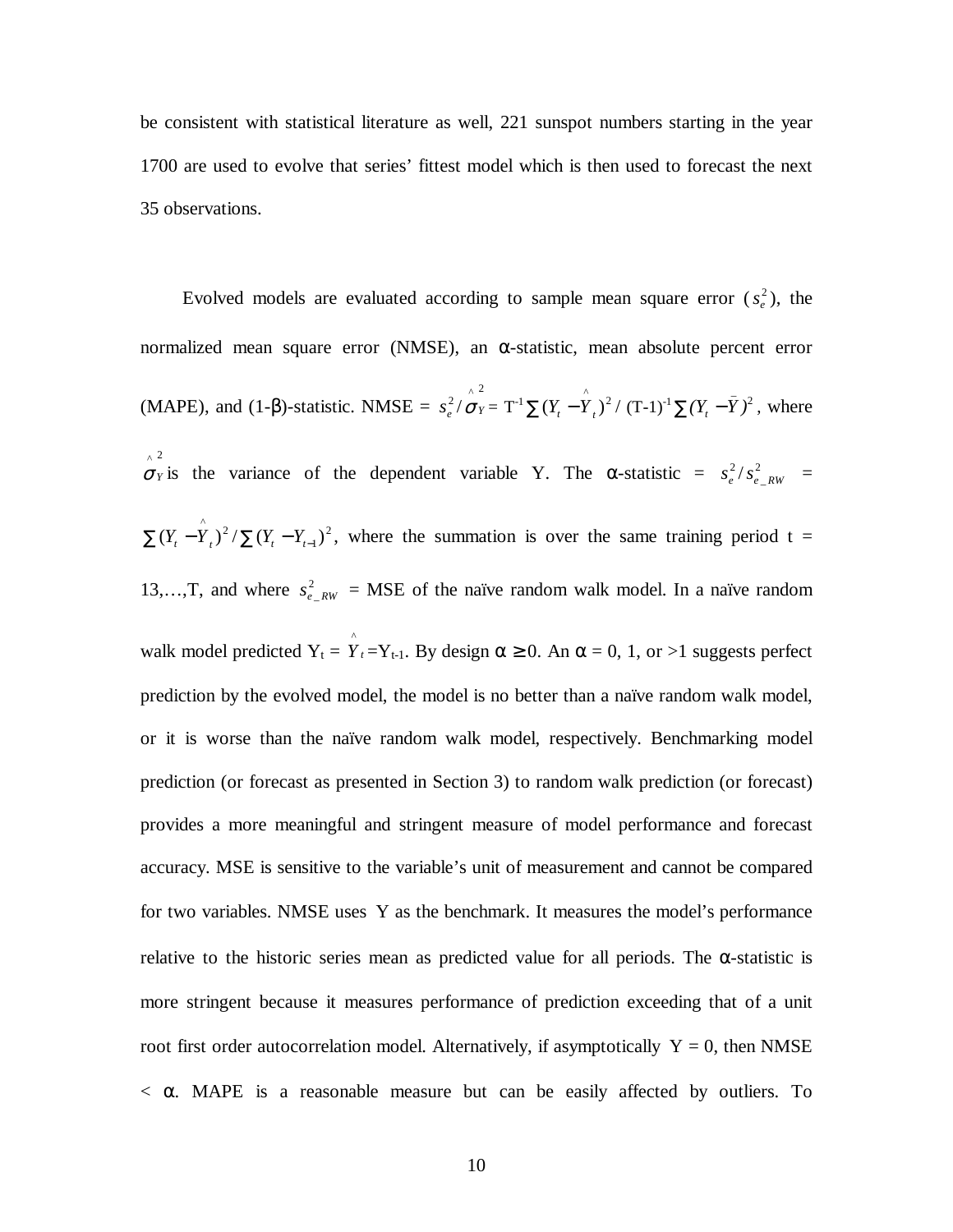demonstrate, assume that a model predicts a value  $= 2.01$  when the actual value for this particular period is 0.01 but predicts all other actual values accurately. For a prediction sample  $= 100$ , MAPE  $> 200\%$  and eliminating this outlier reduces MAPE (by 200%). If a different model specification of the same data succeeds in predicting that outlier, then eliminating the outlier cannot be an acceptable solution. Computing (1-β)-statistic seems to dilute the effect of this problem. It is a measure of the models' predictive power over random walk prediction. It is a simple calculation where  $(I - \beta) = I - (MAPE_M / N)$  $MAPE_{RW}$ ). The numerator is MAPE the current model produces while the denominator is MAPE the random walk model produces. Given that random walk model prediction may outperform prediction produced by a different model,  $(1− β) ≤ 1$ . If  $(1− β) = 0$ , the evaluated model has no power over random walk prediction. If  $(1-\beta) = 1$ , the evaluated model produces perfect prediction. If  $(1 - \beta) < 0$ , the evaluated model is worthless. The measure is useful in evaluating forecast performance as well.

# 2.1 Artificially Simulated Series

For each system, the model used to simulate actual data, the equation evolved, and plots of predicted versus actual values are presented. Table 1 has a summary of the statistics of all evolved equations.

|             | <b>LDM</b> | LDM LN LDM HN |       | <b>Henon</b> | <b>JSM</b> |       | <b>JSM LN JSM HN</b> |
|-------------|------------|---------------|-------|--------------|------------|-------|----------------------|
|             |            |               |       |              |            |       |                      |
| $s_e^2$     | 0.000      | 0.0423        | 0.169 | 0.001        | 0.007      | 0.050 | 0.478                |
| <b>NMSE</b> | 0.000      | 0.012         | 0.133 | 0.001        | 0.002      | 0.015 | 0.118                |
| $\alpha$    | 0.000      | 0.009         | 0.105 | 0.000        | 0.001      | 0.006 | 0.052                |
| <b>MAPE</b> | 0.012      | 0.432         | 4.749 | 0.397        | 0.016      | 0.041 | 0.132                |
| $1-\beta$   | 0.996      | 0.912         | 0.702 | 0.973        | 0.973      | 0.935 | 0.802                |

*Table 1. Values of MSE, NMSE,*α, *MAPE, and* 1−β *(Historic Simulated Data)*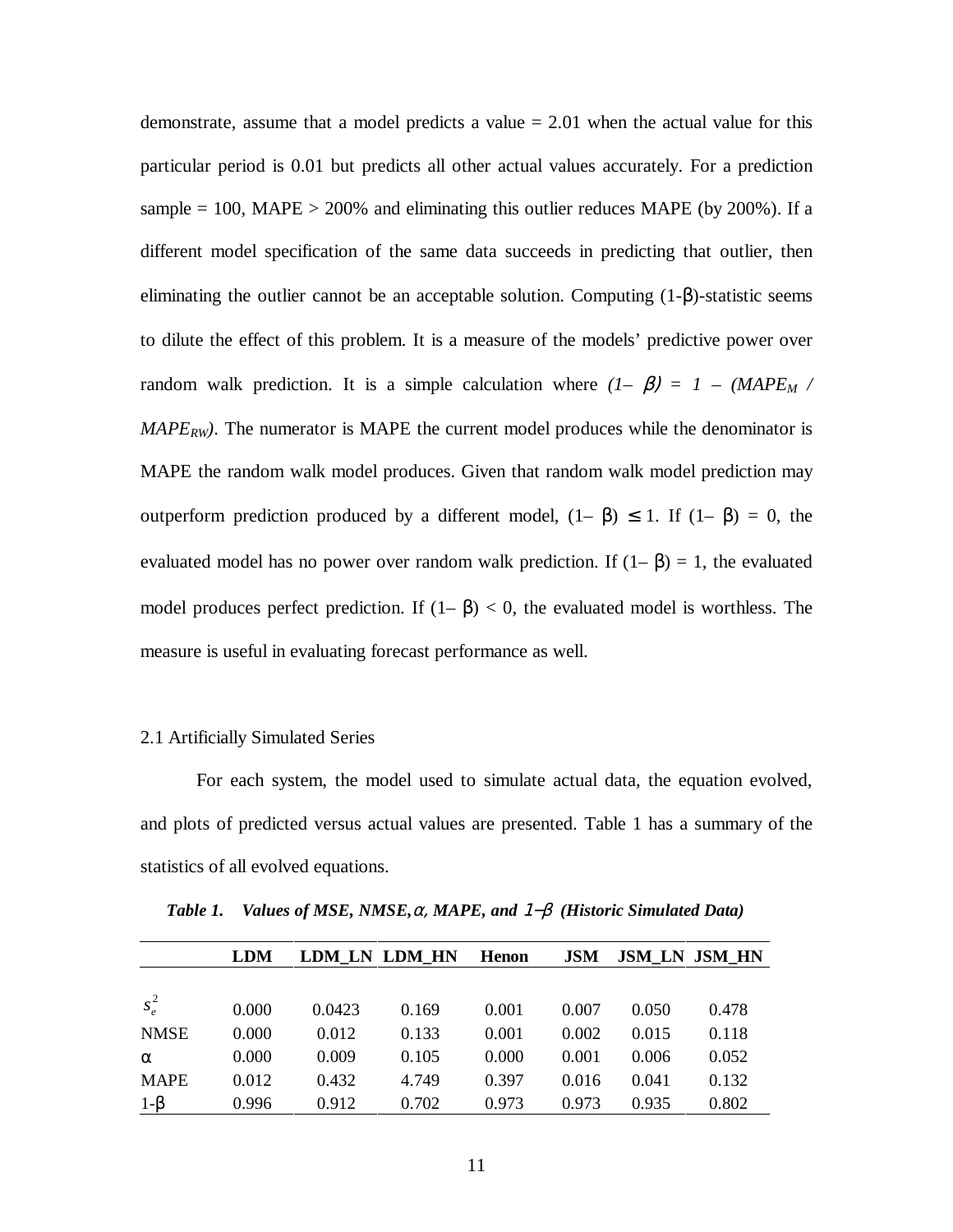Here are the models and evolved equations:

a. *Linear Diffusion Map (or LDM):*This is a system described by the following linear relationship:

$$
Y_t = 1.359141 + 0.67957
$$
  $Y_{t-1} - 1.019356$   $Y_{t-2}$ .

It produces sufficiently lengthy oscillatory growth series using starting values of 0.3638 and 0.5630, respectively. Figure 1a depicts successive pairs of the series' values (a phase diagram) to show its non-random behavior and why this is a *diffusion* map. The best genetically evolved model (GEM) found is:

$$
Y_{t} = Y_{t-5} - 0.04674 \quad Y_{t-9} - 0.02064 \quad Y_{t-4} - 0.01984 \quad Y_{t-3}
$$

$$
- 0.008264(Y_{t-6} - 94^{-1}Y_{t-1})(Y_{t-2} + Y_{t-6} + Y_{t-9} + Y_{t-1}).
$$

The statistics in Table 1 show that GP performed well. An easy to detect and specify linear regression model with  $Y_t = f(Y_{t-1}, Y_{t-2})$  produces MAPE = 0.0 and  $(1-\beta) = 1$  with exact specification, however. Figure 1b shows complete overlap between the actual and predicted values. However, since this model is perfectly approximated using standard statistical techniques, and because GP evolved a nonlinear system to represent a linear one, GP cannot be considered superior if the process to model is linear.

b. *Linear Diffusion Map with Low-Noise (or LDM\_LN):* This linear-stochastic system is a second-order autoregressive process of LDM with noise added such that the resulting signal-to-noise ratio is 40. LDM has a variance  $\sigma_Y^2 = 1.071719$ . Therefore, adding low noise ( $\varepsilon_{tL}$ ) generated such that  $\varepsilon_{tL} \sim N(0, \sigma^2_{\varepsilon L} = \sigma^2_{Y} / 40)$  to LDM produces a linearstochastic process with the desired signal-to-noise ratio. Alternatively,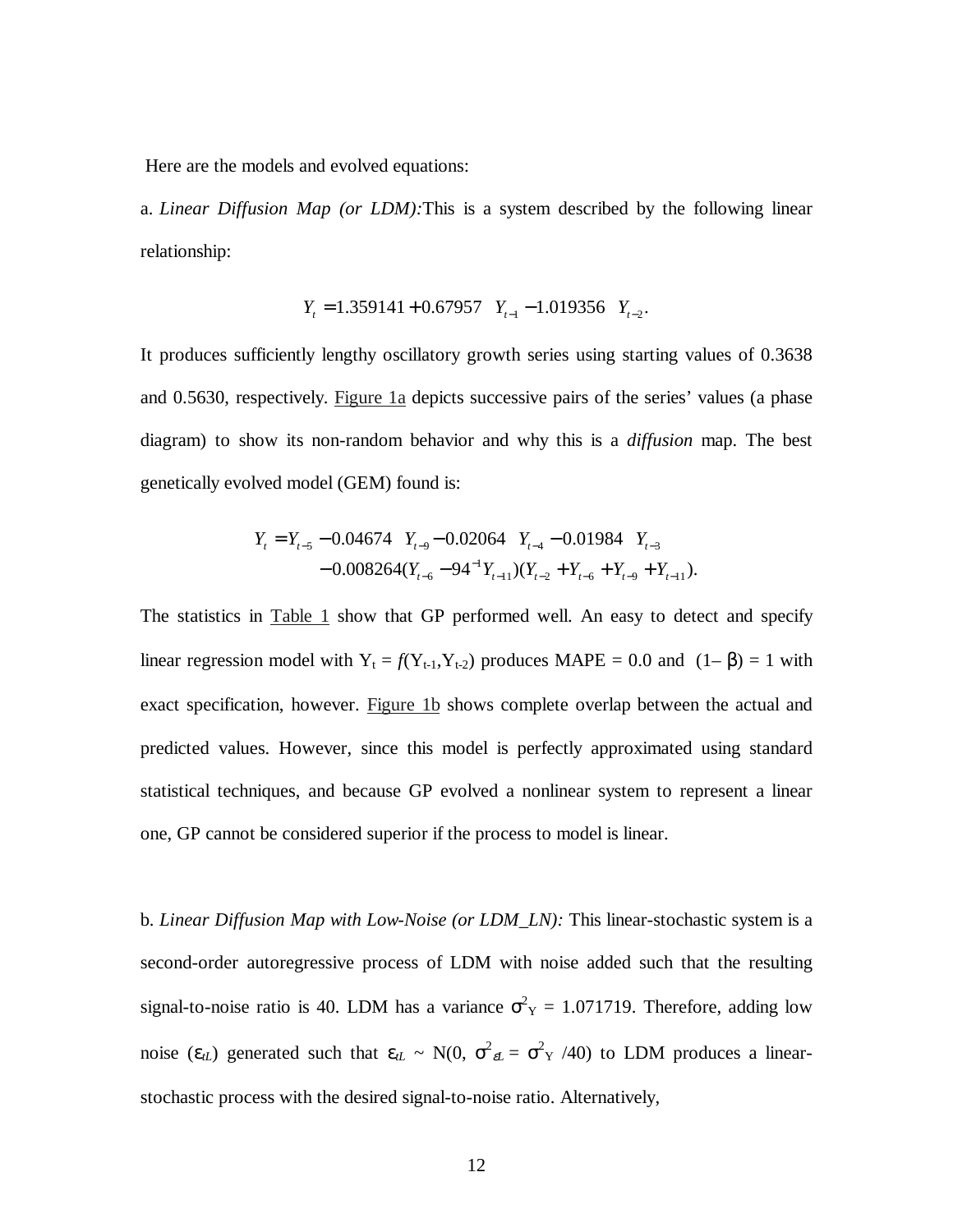$$
Y_t = 1.359141 + 0.67957
$$
  $Y_{t-1} - 1.019356$   $Y_{t-2} + \varepsilon_{t}.$ 

The resulting GEM is:



 $Y_t = Y_{t-5} - 0.30824$   $Y_{t-6} + 0.32047$   $Y_{t-1} - 0.070635$   $Y_{t-3} + 0.05522$   $Y_{t-11}$ 

Figure 1: (a) LDM's Phase Diagram

## (b) Its Actual & Predicted

MAPE is 91% lower than that of a random walk model (or  $1 - \beta = 0.91$ ) as indicated in Table 1 along with other statistics. Figure 1c portrays the series' actual and predicted plots. Fitting the data to a multiple regression model produced the correct specification with lower  $s_e^2 = 0.02$ , NMSE = 0.006,  $\alpha = 0.004$  and  $(1-\beta) = 0.978$ , however. This makes GP prediction less efficient than standard statistical methods when fitting lownoise linear-stochastic processes.

c. *Linear Diffusion Map with High-Noise (or LDM\_HN):* This is also a LDM but with louder noise added. The signal-to-noise ratio is 10 or  $\varepsilon_{\tau H} \sim N(0, 0.3724^2)$ . The fittest GEM is: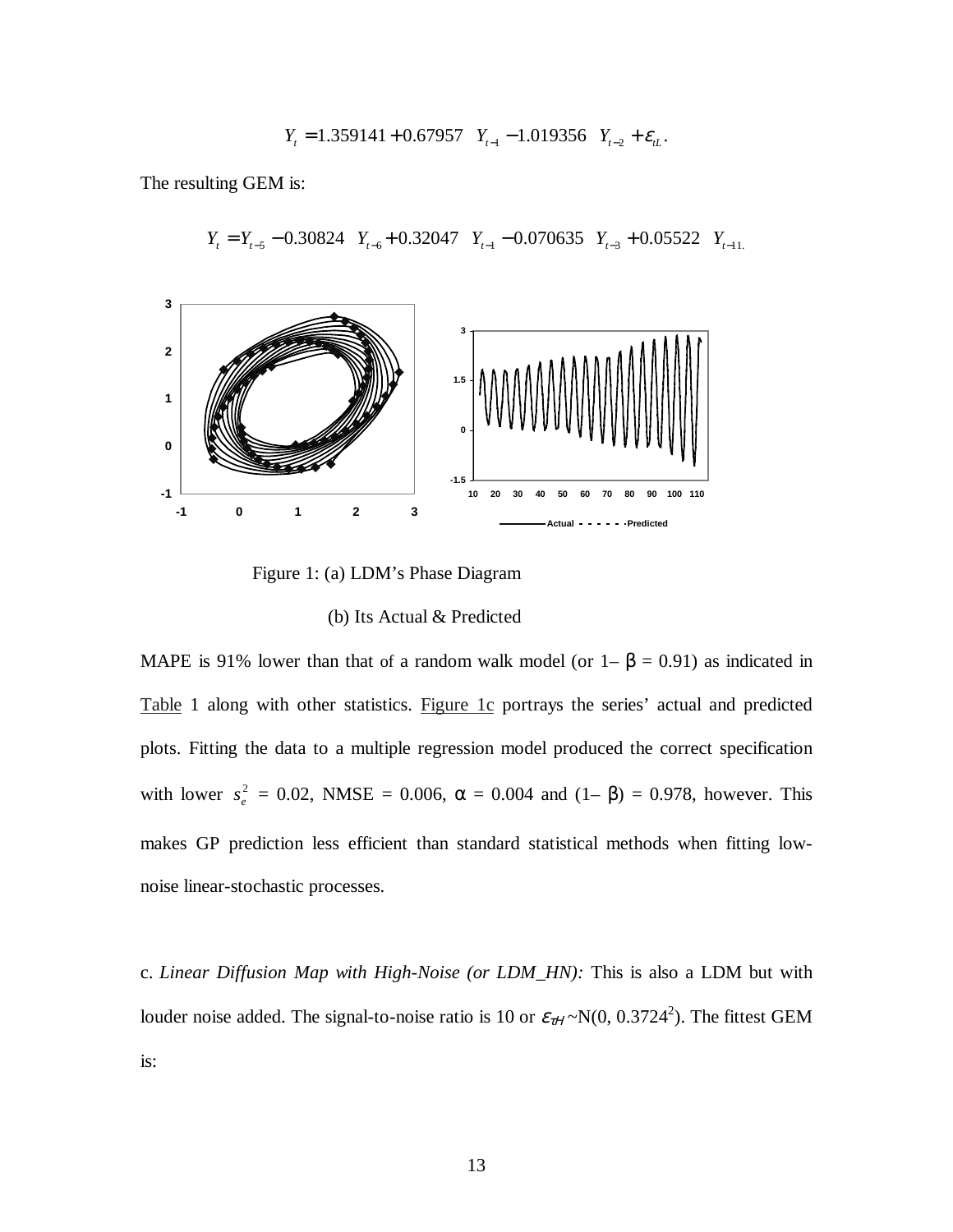$0.5726 + 0.75$   $Y_{t-5} - 0.08333$   $Y_{t-2} - 0.25$   $Y_{t-3} - 0.0137$   $Y_{t-5}^{-1} - 0.0092$   $Y_{t-9} - 0.0137$   $Y_{t-11}^{-1}$ . 1 5 0.00000  $I_{t-2}$  0.20  $I_{t-3}$  0.010  $I_{t-5}$ −  $Y_t = 0.5726 + 0.75$   $Y_{t-5} - 0.08333$   $Y_{t-2} - 0.25$   $Y_{t-3} - 0.0137$   $Y_{t-5} - 0.0092$   $Y_{t-9} - 0.0137$   $Y_t$ As shown in Table 1, predicting this equation was more difficult. MAPE explodes to 4.749 (an example of the outlier effect explained earlier) and  $(1 - \beta) = 0.702$ . Fitting this data to a multiple regression model also begets correct specification with  $MAPE = 0.239$ , and  $(1-\beta) = 0.985$  that are superior to GP's statistics. Figure 1d shows actual versus GPpredicted values. As one may expect, increased noise affected GP's predictive ability negatively. More importantly, while the graph documents GP's success in capturing most turning points, its prediction remains less efficient than prediction of the regression model.



Figure 1: (c) Actual & Predicted LDM\_LN (d) Actual & Predicted LDM\_HN

d. *The Henon Map:* This is a nonlinear chaotic system introduced by Henon (1976). It is described by the following nonlinear relationship:

$$
Y_t = 1 - 1.4 \quad Y_{t-1}^2 + 0.3 \quad Y_{t-2}.
$$

Figure 2a portrays its dynamics in a phase map. The fittest GEM found is: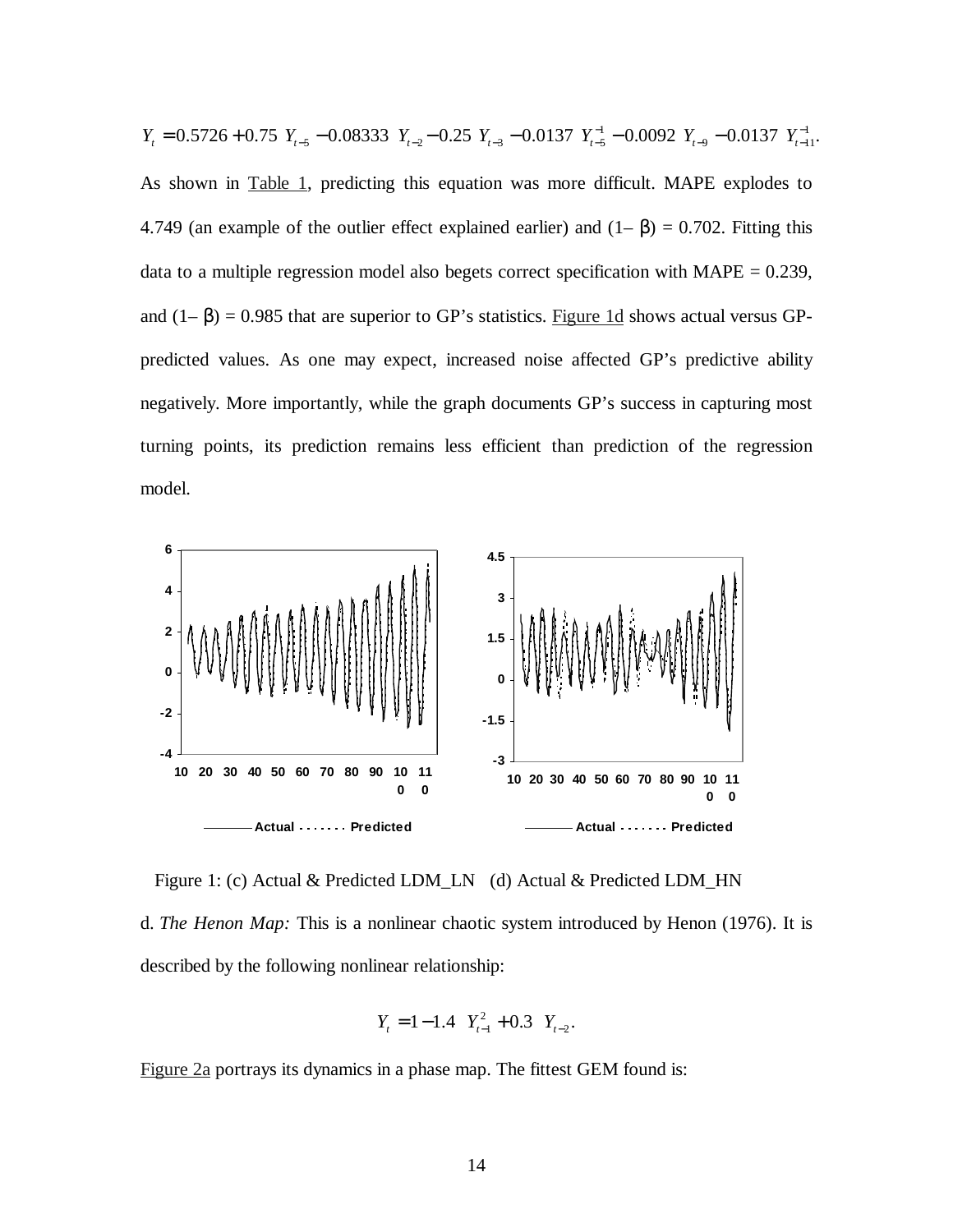$Y_t = \cos(Y_{t-1}) \div \{ \cos(\ln(\cos(\cos(\ln(\cos(Y_{t-3})))))) \} - X1$ <sub>t</sub> where  $X1_t = (105^{-1} Y_{t-1} + [118^{-1} {\text{[cos(cos(in(h(rY_{t-3))))}]}}] + {116^{-1} {\text{[cos (Y_{t-8})]}}} + 64^{-1} Y_{t-5} + X2_t$  $X2_t = (Y_{t-1})^2 + 24^{-1} Y_{t-5} + 9^{-1} [\{(\cos(\cos(Y_{t-5}))) \div (\cos(Y_{t-3}))\} \{(Y_{t-1})^2 + (\cos(\ln(\cos(Y_{t-3}))))\} + \cos(Y_{t-5}) + X3_t,$ and  $X3_t = 35^{-1} \left[ \{ \cos(Y_{t-1}) / \cos(Y_{t-3}) \} - \{ \ln(\ln(\cos(\cos(\ln(\cos(Y_{t-3})))))) + \ln(\ln(Y_{t-3})) \} \right]$ 

GP evolved an acceptable model with 97.3% lower MAPE than residuals of a random walk model and according to the other statistics in Table 1. Figure 2b shows actual versus predicted values of the process. Although GP predicts this nonlinear chaotic map rather well, Stern (1996) reports RMSE =  $0.0047$  (GP's RMSE = 0.019) using an artificial neural network (or ANN) algorithm to predict the same data.



Figure 2. (a) Henon Map Phase Diagram. (b) Its Actual and Predicted Values.

e. *The Jet Ski Map (or JSM):* This is a nonlinear function (introduced here for the first time) that produces the phase diagram in Figure 3a with a shape similar to that of a jet ski. It is described by this nonlinear relationship:

$$
Y_t = 0.5 - 2.5 \sin Y_{t-1} + \cos Y_{t-2} - 0.8 (\ln Y_{t-1} / \exp Y_{t-2}).
$$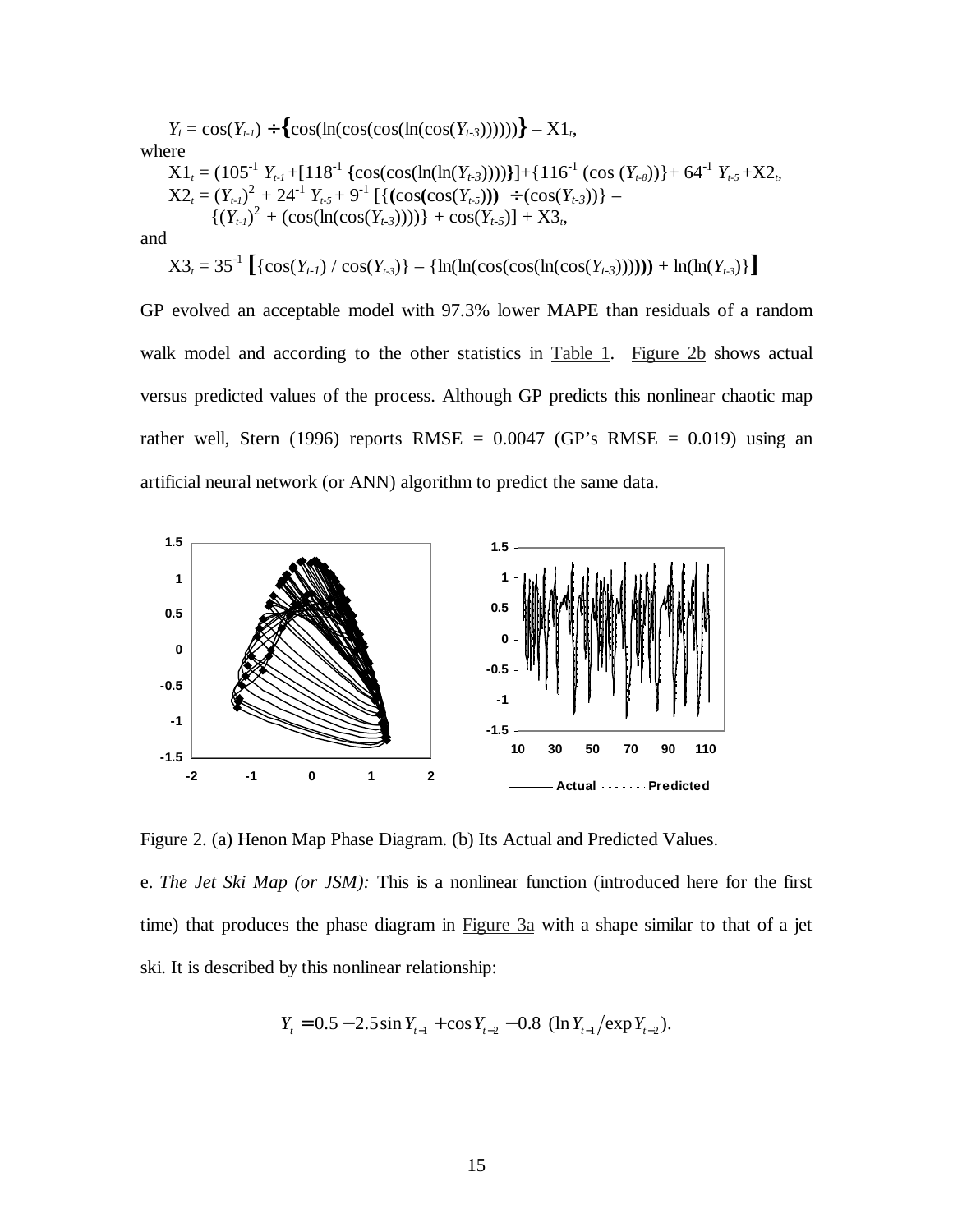Unlike the Henon map, it is possible to dither this one dynamically as mentioned earlier. The fittest GEM found is:

$$
Y_t = \ln (3 * Y_{t-2} + 124 + Y_{t-9}) - \sin(\sin(\sin(\sin(Y_{t-1})))) - \sin(Y_{t-1}) - \sin(\sin(\sin(Y_{t-1}))) + \cos(Y_{t-2})
$$

GP's ability to fit this model is rather impressive according to the statistics in Table 1. MAPE is 97.3% lower than that of a random walk model. Figure 3b shows actual versus predicted values. No attempt was made to fit this map using a different method since a linear fit is inappropriate and one would only be fishing for a nonlinear fit otherwise. It would be interesting to evaluate prediction of this series using an artificial neural network algorithm (ANN).





f. *Jet Ski Map with Low-Noise (or JSM\_LN):* This is the same nonlinear jet ski map with low noise added. The process has signal-to-noise ratio  $\approx 68$  with  $\varepsilon_{\rm n} \sim N(0, 0.2325^2)$ . The fittest GEM is:

$$
Y_t = \cos \left[\sin\left(\left(\ln(Y_{t-7})\right)^{1/2}\right) + \cos\left\{\sin(\ln(Y_{t-1})) + Y_{t-1}\right\}\right] + \cos \left[\left\{\sin\left(\ln(Y_{t-6})\right)^{1/2}\right\} + \left\{\cos\left(\sin\left(\left(\sin(Y_{t-1})\right)\right)^{1/2}\right\}^{1/2}\right) + Y_{t-1}\right] + \cos \left(Y_{t-2}\right) + \left[\cos\left(\sin(Y_{t-1})\right)^{1/2}\right] + \sin\left\{\cos\left(\sin(Y_{t-1})\right)\right\} + Y_{t-1}\right\}^{1/2} + \ln(86)
$$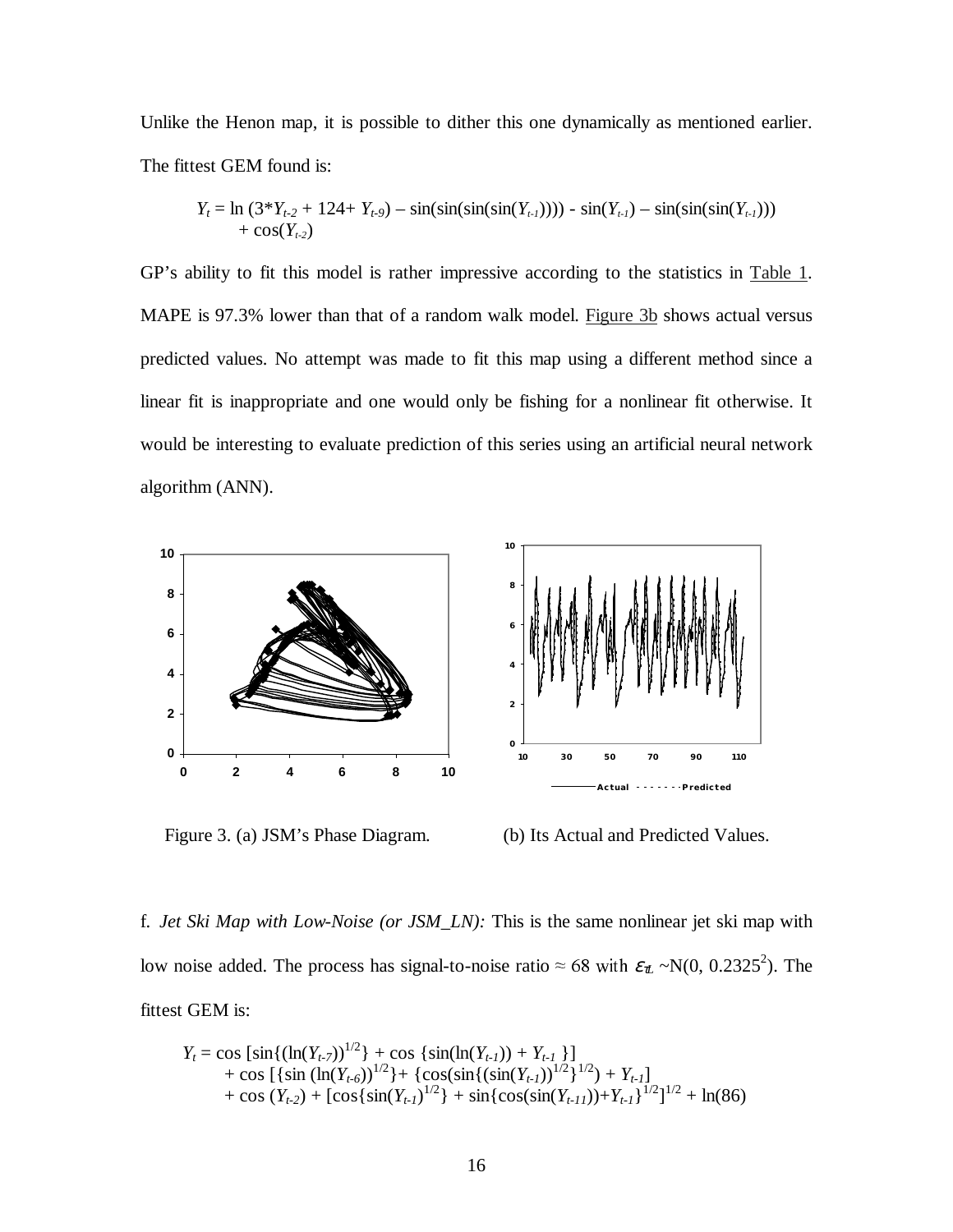The statistics in Table 1 show low  $\alpha$ -statistic and high (1–  $\beta$ )-statistic. Figure 3c shows actual versus predicted.

g. *Jet Ski Map with High-Noise (or JSM\_HN):* This is the same process but with signalto-noise ratio  $\approx 6.8$  or  $\varepsilon_{\tau H} \sim N(0, 0.7352^2)$ . The fittest GEM found is:

$$
Y_t = 5 + (\ln (Y_{t-1}) / Y_{t-9}) + (\cos (Y_{t-5}) / Y_{t-8}) - 2 \sin (Y_{t-1}) - (\sin (Y_{t-1}) / (Y_{t-8})^{1/2})
$$

$$
+ (\sin (Y_{t-6}) / Y_{t-7}) + \ln [\cos {\sin(\cos(\exp(Y_{t-6})))}] + \cos (Y_{t-2})
$$

This model's MAPE is 80.2% less than that produced by a random walk model as shown in Table 1. Figure 3d shows actual versus predicted. No other forecasting method was attempted here either.



Figure 3. (c) JSM\_LN, Actual and Predicted.

(d) JSM\_HN, Actual and Predicted.

# 2.2 Real-World Series

For each series, a review of its history and prior studies precedes presenting plots of its dynamics and predicted versus actual values.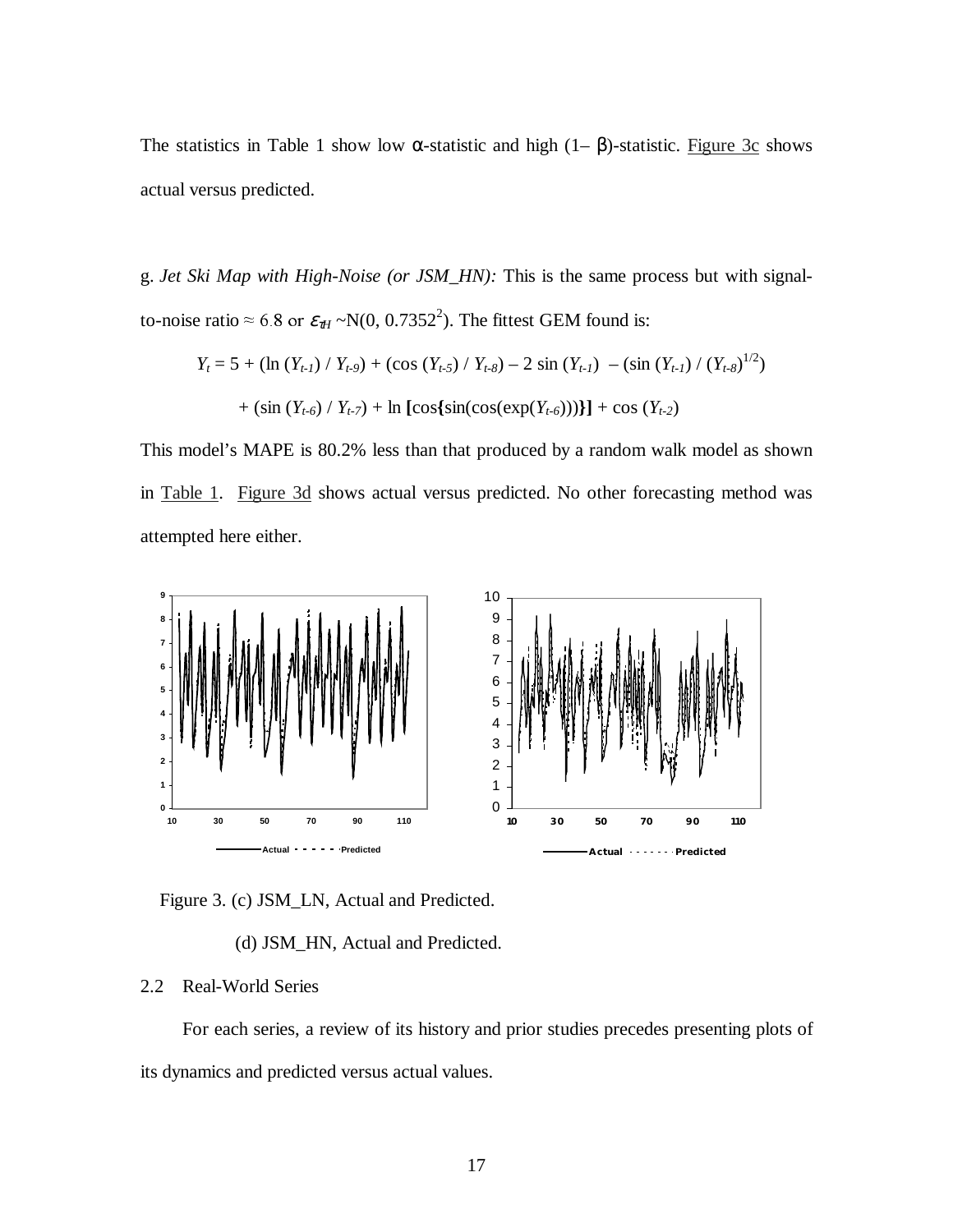# *a. Canadian Lynx Data*

This classic time series contains annual records of the numbers of Canadian lynx trapped in the MacKenzie river district of North-West Canada for the period 1821-1934. Elton and Nicholson (1942) were first to report it, and Moran (1953) was first to analyze the data statistically. Studies that analyzed modeling of this data include Tong (1977), Campbell and Walker (1977), Gabr and Rao (1981), Haggan and Ozaki (1981), Tsay (1989), Tong (1990), and Terasvirta (1994) among others. Following Moran (1953) as well as succeeding studies and to make the series more symmetric, the original series is transformed by  $\log^{10}$  first. Figure  $4a$  shows the phase diagram of the transformed series.



Figure 4. (a) Lynx Data Phase Diagram. (b) Its Actual and Predicted.

The fittest GEM found is:

$$
Y_t = \left[ Y_{t\text{-}1} * \left\{ Y_{t\text{-}9} * (\text{X1}_t / \text{X2}_t)^{1/2} \right\}^{1/2} \right]^{1/2}
$$

where

$$
XI_t = Y_{t-1} + \cos[Y_{t-4} * \{Y_{t-9} * (Y_{t-12} * Y_{t-9})^{1/2}\}^{1/2}]
$$

and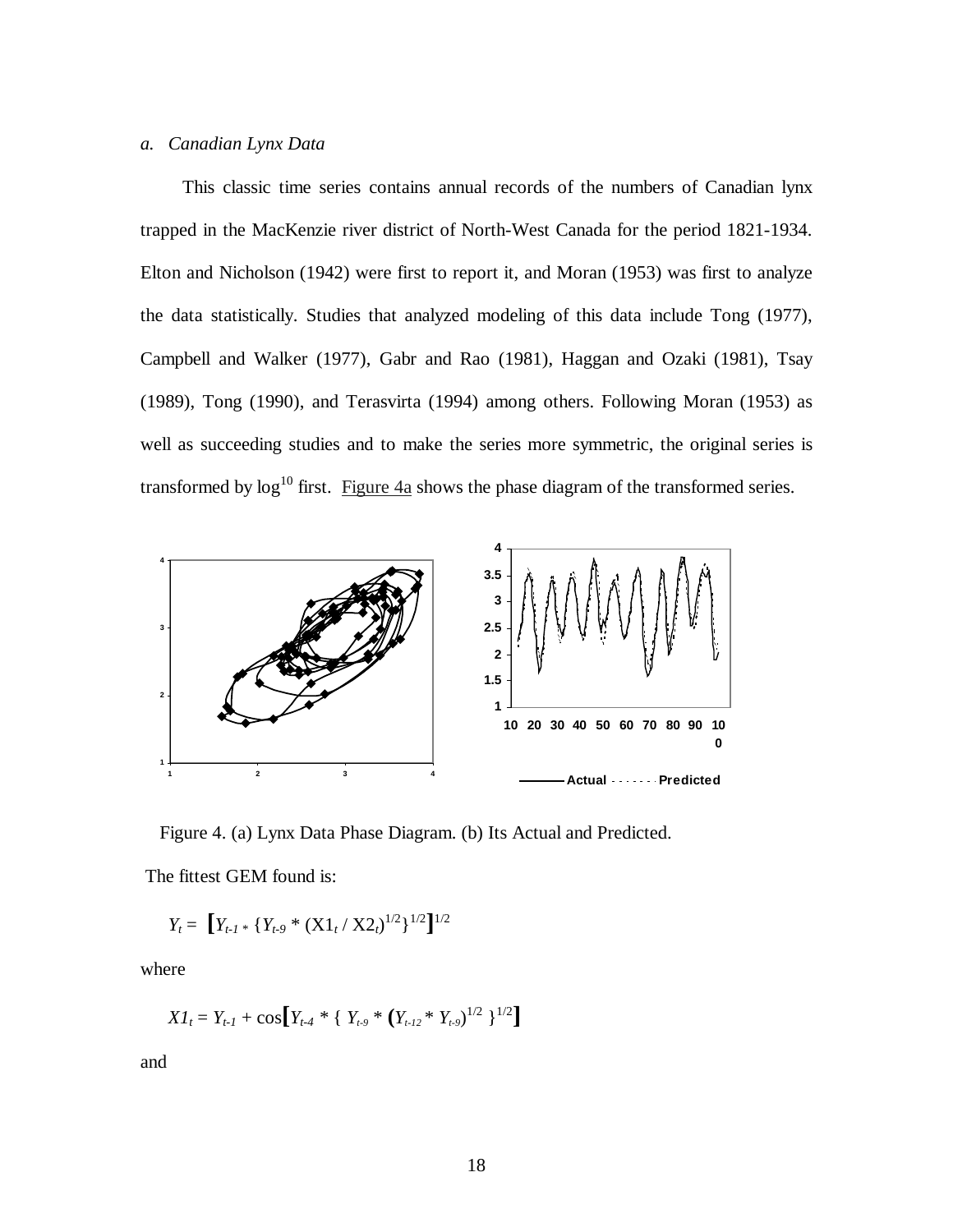$$
X2_t = [Y_{t-1} + \{\cos (Y_{t-3} * (Y_{t-11} - Y_{t-9}))^{1/2}\}] - [\cos (Y_{t-9} + \cos (Y_{t-4} * (Y_{t-4} - Y_{t-9})^{1/2}) - \cos (Y_{t-2} - Y_{t-1})\}].
$$

|          |  |  | PADD SETAR1 FAR SAR SETAR2 SBL                    | GP    |
|----------|--|--|---------------------------------------------------|-------|
|          |  |  |                                                   |       |
|          |  |  | $s_e^2$ 0.046 0.042 0.036 0.038 0.042 0.022 0.028 |       |
| NMSE     |  |  | $0.137$ $0.125$ $0.107$ $0.113$ $0.125$ $0.067$   | 0.084 |
| $\alpha$ |  |  | $0.329$ $0.300$ $0.294$ $0.310$ $0.341$ $0.183$   | 0.231 |

*Table 2. Values of MSE, NMSE, and* α *(Historic Canadian Lynx Data)* 

Table 2 compares GP's performance with prior studies. Figure 4b shows the actual versus predicted. Predicted values from the fittest GEM compares well with values from prior studies. Although Lin and Pourahmadi (1998) were able to obtain a PADD model with  $s_e^2 = 0.0194$  using the same sample, adjusted for data mining effects  $s_e^2 = 0.038$ . Data mining which involves data snooping and exploratory analysis may improve prediction but with known practical problems. Breiman (1995) and Chatfield (1995) discuss such problems and suggest solutions. Gabr and Rao (1981) (SBL) were able to obtain the lowest  $s_e^2 = 0.022$  using a bilinear fit of the series. The GP model's  $s_e^2 = 0.028 < 0.0358$ , 0.0378, or 0.0415 produced by AR subset (or SAR), full AR (or FAR), and SETAR(2; 6, 3) models. SETAR(2; 6, 3) is referred to as SETAR2 in the Table and was reproduced from Tong and Lim (1980) in Gabr and Rao (1981, p. 166). SETAR1 is a SETAR(2; 5, 2) model reproduced by Lin and Pourahmadi (1998) from Tong (1990) because of its successful forecasting. The statistics reported in Table 2 make GP a promising prediction algorithm. It was not possible to compute  $(1-\beta)$  for all compared models, but GP's MAPE was only 56% that of the random walk model.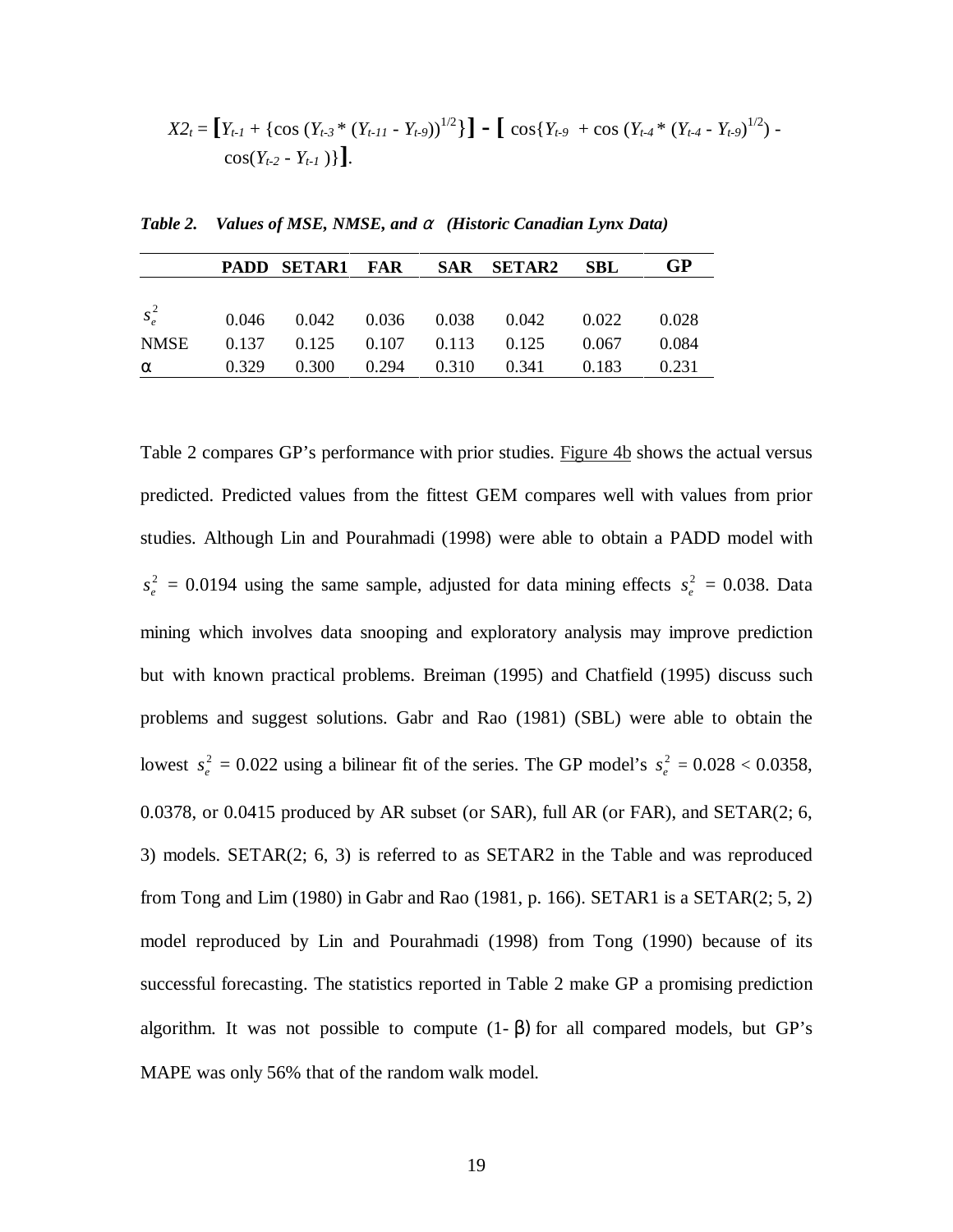## *b. Sunspot Numbers*

Sunspots are dark blotches on the sun that sometimes exceed the earth in size. Sunspot numbers are representations of sunspot activity since 1700 in the form of an index. Waldmeier (1961) reported monthly means of sunspot numbers from 1700 to 1960. Tong (1990) provided a review of statistical models applied to this data. Weigend et al. (1990) explain that sunspot appearances are usually in pairs affected by the sun's magnetic field and therefore follow a magnetic cycle. Most statistical analysis and modeling of sunspot numbers fit models to the first 221 observations starting 1700 and forecast 35 observations for the period 1921-1956. Therefore, it is essential for comparison to evolve GEMs using the same 221 observations then forecast the same 35 periods using the resulting GEM. Figure 5a shows the phase diagram of the series.



Figure 5. (a) Sunspot Numbers Phase Diagram. (b) Their Actual & Predicted Values.

The fittest GEM found is:

 $Y_t = -XI_t + X2_t + X3_t + X4_t$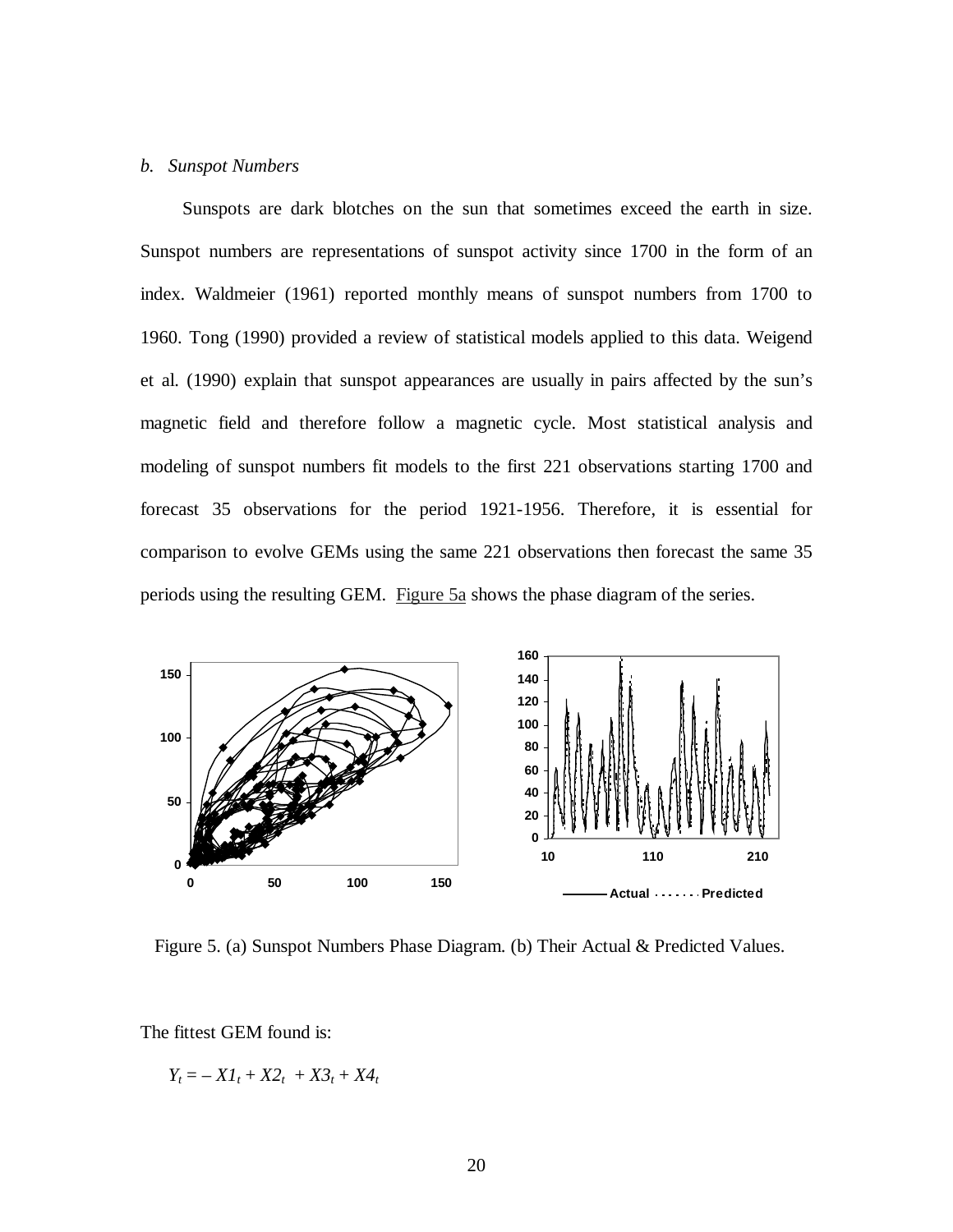where

$$
XI_{t} = Y_{t-1} - \{(Y_{t-2} - (Y_{t-11})^{1/2}) / (17/Y_{t-3}) - Y_{t-11}\}^{1/2},
$$
  
\n
$$
X2_{t} = [Y_{t-2} - \{\ast [Y_{t-2} - (Y_{t-1} - \{(Y_{t-2} - (Y_{t-1} - ((Y_{t-2} - \ln(Y_{t-3})) - (Y_{t-3})^{1/2}) / (16/Y_{t-3})) ) / (2 / Y_{t-3})\} ]^{1/2},
$$
  
\n
$$
X3_{t} = [Y_{t-1} - \{(Y_{t-1} - (Y_{t-8})^{1/2} - (Y_{t-12})^{1/2}) / (12/Y_{t-3})\}]^{1/2},
$$
  
\nand  
\n
$$
X4_{t} = [Y_{t-1} - \{(Y_{t-2} - (Y_{t-12})^{1/2} / (11/Y_{t-3})\}]^{1/2}.
$$

|          | ANN |  | FAR SAR SETAR SBL                                | GP |
|----------|-----|--|--------------------------------------------------|----|
|          |     |  |                                                  |    |
|          |     |  | $s_e^2$ 97.47 199.27 203.21 153.71 124.33 111.75 |    |
| NMSE     |     |  | $0.082$ $0.171$ $0.175$ $0.132$ $0.107$ $0.106$  |    |
| $\alpha$ |     |  | $0.217$ $0.444$ $0.453$ $0.343$ $0.277$ $0.249$  |    |

*Table 3. Values of MSE, NMSE, and* α *(Historic Sunspot Numbers)* 

The results and comparison with other models are summarized in Table 3. Figure 5b shows the actual versus predicted. The fittest GEM produced prediction statistics ranking second among existing studies. As shown in Table 3, GP's  $s_e^2 = 111.75$  is above training  $s_e^2$  = 97.47 in Weigend et al. (1990) obtained using ANN algorithm. However, the produced GEM compares favorably to  $s_e^2 = 124.33$  reported by Gabr and Rao (1981) using a subset bilinear model (SBL),  $s_e^2 = 153.71$  produced by a SETAR(2, 4, 12) model by Tong and Lim (1980), the Full AR(9) (or FAR) model with  $s_e^2 = 198.33$ , and the Subset AR (or SAR) model with  $s_e^2 = 202.27$  reported in Gabr and Rao (1981, p. 162). The  $\alpha$ -statistics were much higher than expected for all models. The best model (ANN) produced mean squared error that is 21.7% that of a random walk model. The  $(1-\beta)$ statistic for the GP model  $= 0.282$  suggesting poor improvement over random walk prediction. It was not possible to compute (1- β) for the other studies.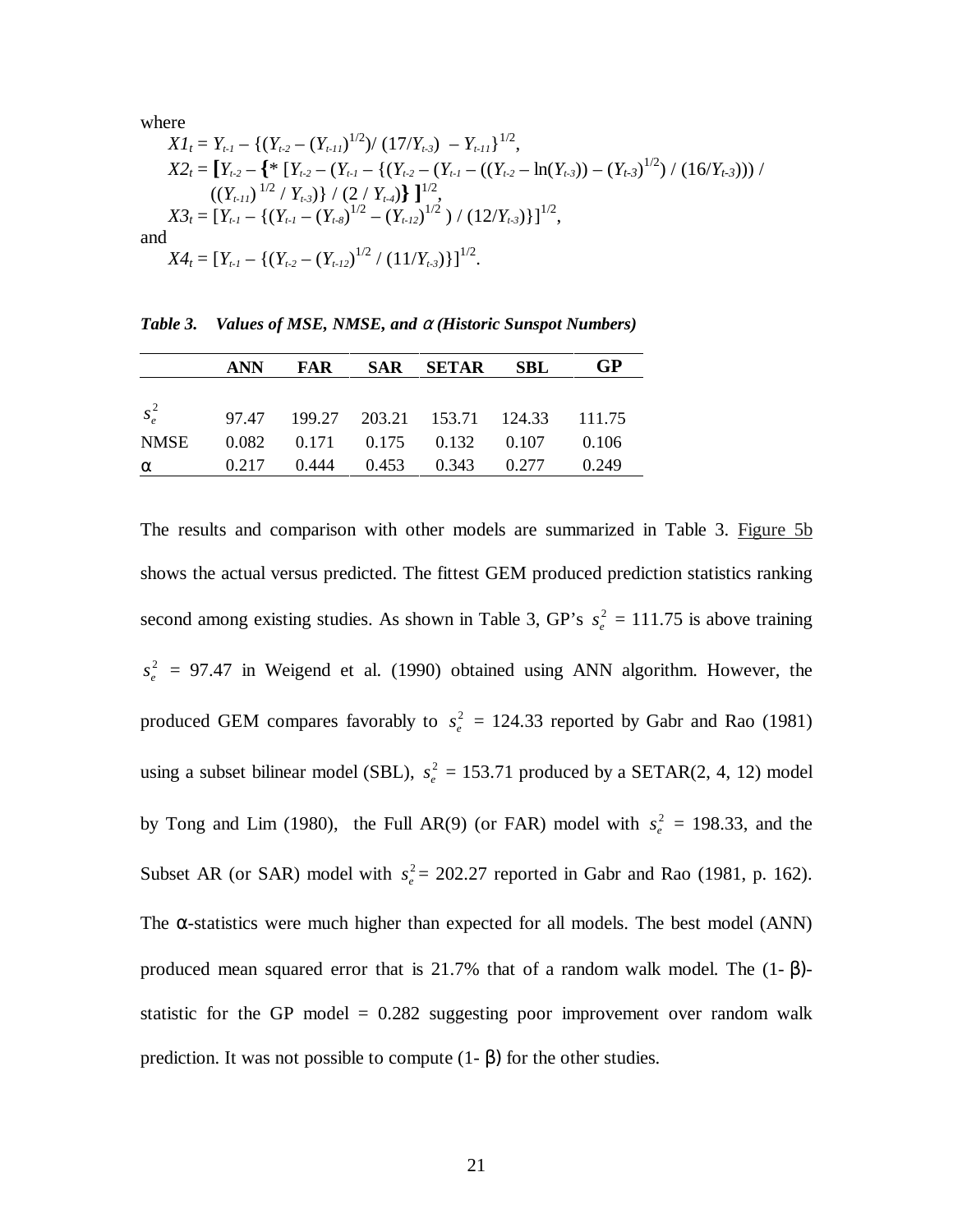## **3. EVALUATION OF FORECASTS**

This section contains the main result of this paper: testing GP's integrity in forecasting time series. It is important to analyze single-step-ahead as well as multi-stepahead forecasts and when available compare those to existing forecasts. As the name suggests, in single-step-ahead the model forecasts only one period ahead using actual lagged values of the data and not model predicted values. In multi-step-ahead forecasts the model is used to forecast a number of future values using predicted values for lags in periods beyond data used to evolve the model. Clearly, multi-step-ahead forecasts are more useful but, as one may suspect, forecast-errors increase as one forecasts periods further out into the future. With a few modifications, the same statistics used to evaluate historic prediction apply when evaluating single- and multi-step-ahead forecasts. NMSE is redefined such that NMSE =  $F^{-1} \sum (Y_{t_f} - \hat{Y}_{t_f})^2 / T^{-1} \sum (Y_t - \bar{Y})^2$ , where  $t_f = 1, ..., F$  forecast periods and  $\overline{Y}$  is the mean of historic values. The modified  $\alpha$ -statistic is only for the specified period, or  $\alpha = s_e^2 / s_{e_R/W}^2 = F^1 \sum (Y_{t_f} - Y_{t_f})^2 / F^1 \sum (Y_{t_f} - Y_{t_f-1})^2$ . Computations of forecast statistics are in Table 4 for the simulated data, Table 5 for the Canadian lynx data, and Table 6 for sunspot number. The number of multi-step-ahead to forecast is denoted by *h*. For example, a one-step-ahead forecast is identified by  $h = 1$ , two-stepahead forecast by  $h = 2$ , and so on.

## 3.1 Artificially Simulated Series

Since there are no prior forecasts for these series except for the Henon map (Stern, 1996) and alternative forecasts only for linear and linear-stochastic series, GEMs' single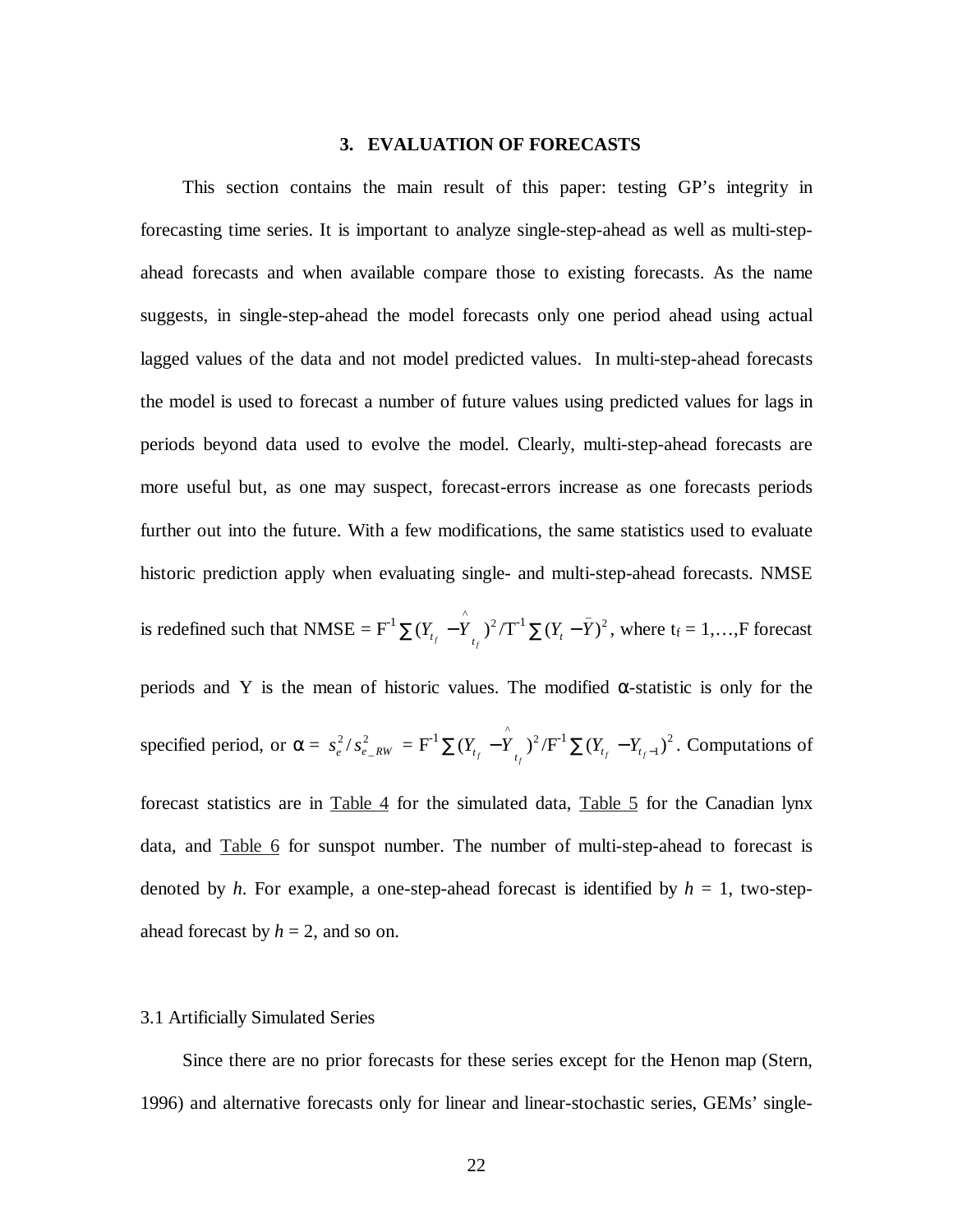and multi-step-ahead forecasts are presented with comparison made only where available. Brief comments on forecasts of simulated data follow.

|                | <b>LDM</b> |       | LDM_LN LDM_HN | Henon | <b>JSM</b> |          | <b>JSM_LN JSM_HN</b> |
|----------------|------------|-------|---------------|-------|------------|----------|----------------------|
|                |            |       |               |       |            |          |                      |
| $s_e^2(1)$     | 0.000      | 0.104 | 0.425         | 0.001 | 0.007      | 0.236    | 0.655                |
| $s_e^2(2)$     | 0.000      | 0.133 | 0.425         | 0.002 | 0.025      | 1.370    | 2.126                |
| $s_e^2(3)$     | 0.000      | 0.130 | 0.461         | 0.006 | 0.084      | 2.441    | 2.835                |
| $s_e^2(4)$     | 0.000      | 0.133 | 0.588         | 0.021 | 0.197      | 3.145    | 4.789                |
| $s_e^2(5)$     | 0.000      | 0.135 | 0.589         | 0.050 | 0.696      | 8.145    | 5.874                |
| $s_e^2(6)$     | 0.000      | 0.173 | 0.991         | 0.075 | 2.411      | 7.357    | 6.181                |
| $\alpha(1)$    | 0.000      | 0.009 | 0.034         | 0.000 | 0.001      | 0.031    | 0.086                |
| $\alpha(2)$    | 0.000      | 0.004 | 0.012         | 0.003 | 0.004      | 0.210    | 0.352                |
| $\alpha(3)$    | 0.000      | 0.004 | 0.013         | 0.003 | 0.007      | 0.304    | 0.291                |
| $\alpha(4)$    | 0.000      | 0.009 | 0.038         | 0.026 | 0.019      | 0.327    | 0.925                |
| $\alpha(5)$    | 0.002      | 0.423 | 0.612         | 0.036 | 0.055      | 1.486    | 0.806                |
| $\alpha(6)$    | 0.000      | 0.019 | 0.105         | 0.064 | 0.254      | 0.990    | 1.091                |
|                |            |       |               |       |            |          |                      |
| MAPE(1)        | 0.019      | 0.288 | 0.371         | 0.055 | 0.017      | 0.097    | 0.139                |
| MAPE(2)        | 0.019      | 0.260 | 0.371         | 0.078 | 0.028      | 0.230    | 0.291                |
| MAPE(3)        | 0.019      | 0.253 | 0.361         | 0.108 | 0.044      | 0.315    | 0.315                |
| MAPE(4)        | 0.019      | 0.260 | 0.390         | 0.269 | 0.061      | 0.348    | 0.423                |
| MAPE(5)        | 0.019      | 0.268 | 0.389         | 0.399 | 0.095      | 0.521    | 0.422                |
| MAPE(6)        | 0.032      | 0.346 | 0.373         | 0.409 | 0.186      | 0.458    | 0.440                |
| $1-\beta(1)$   | 0.992      | 0.916 | 0.885         | 0.980 | 0.972      | 0.816    | 0.707                |
| $1 - \beta(2)$ | 0.992      | 0.904 | 0.885         | 0.928 | 0.950      | 0.557    | 0.426                |
| $1-\beta(3)$   | 0.995      | 0.940 | 0.888         | 0.951 | 0.939      | 0.488    | 0.459                |
| $1 - \beta(4)$ | 0.994      | 0.943 | 0.880         | 0.757 | 0.904      | 0.439    | $-0.258$             |
| $1 - \beta(5)$ | 0.953      | 0.564 | 0.880         | 0.788 | 0.839      | $-0.335$ | $-0.041$             |
| $1-\beta(6)$   | 0.984      | 0.909 | 0.885         | 0.756 | 0.615      | $-0.025$ | $-0.274$             |

*Table 4. Values of MSE(h),* α*(h), MAPE(h), and 1-*β*(h) (Forecasts of Simulated Data)* 

a. *Linear Diffusion Map (LDM):* LDM statistics in Table 4 indicate GP's ability to produce reasonably acceptable single- and multi-step-ahead forecasts for up to six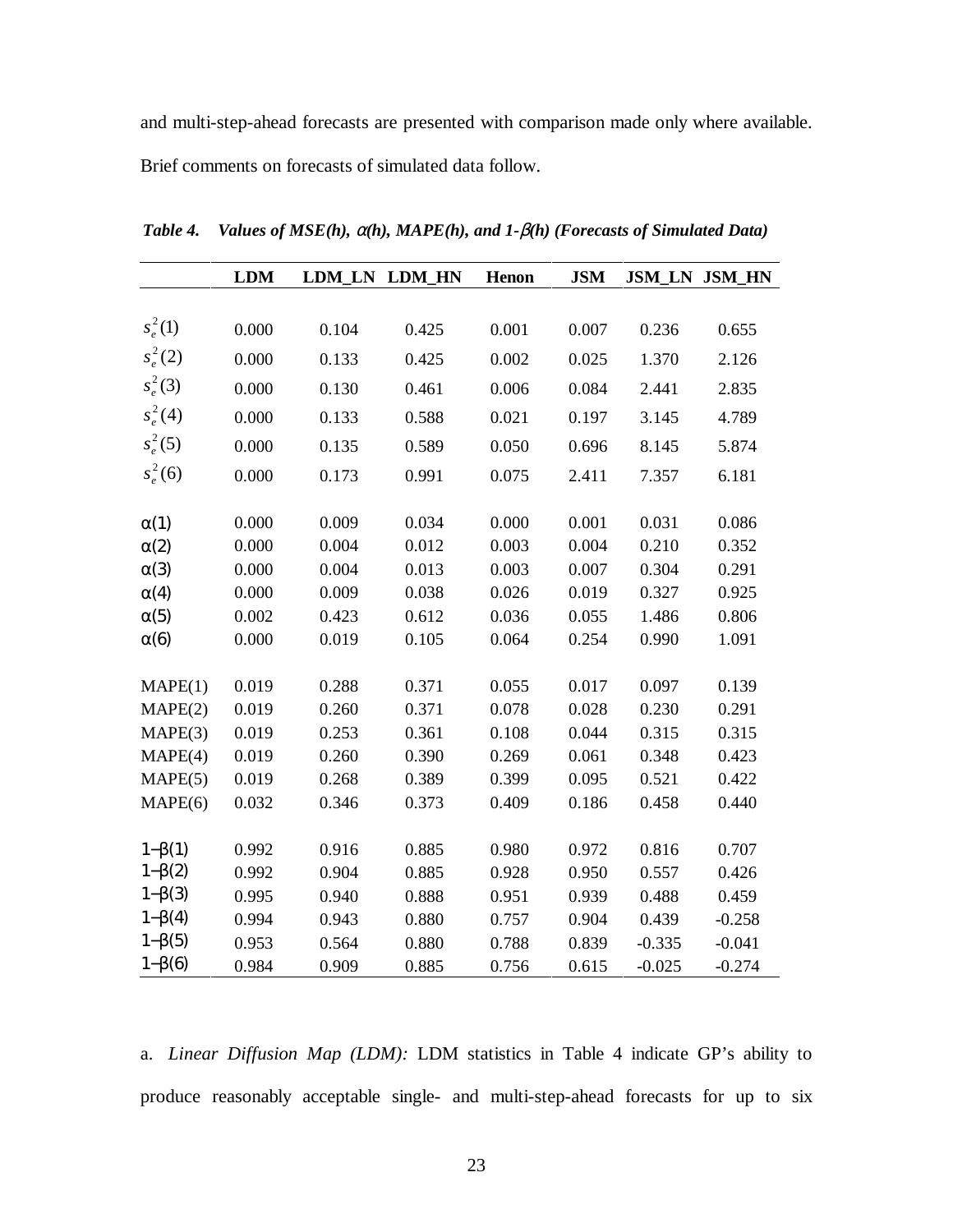periods. However, forecasts generated by the linear regression model produce perfect multi-step-ahead forecasts even when  $h = 20$  with  $\alpha(20) = 0.0$  and  $1 - \beta(20) = 1.0$ . GP's forecast are less impressive with  $\alpha(20) = 0.0002$  and  $1 - \beta(20) = 0.984$ .

|                 |              |            |                     |                          | Table 5. Values by MSE(n), Q(n), MAI E(n), and $1$ - $\rho$ (n)- $L$ yh $\lambda$ Porecasis) |                     |                |
|-----------------|--------------|------------|---------------------|--------------------------|----------------------------------------------------------------------------------------------|---------------------|----------------|
|                 |              | PADDSETAR1 | <b>FAR</b>          | <b>SAR</b>               | <b>SETAR2</b>                                                                                | <b>SBL</b>          | <b>GP</b>      |
| $s_e^2(1)$      | 0.008        | 0.014      | 0.025               | 0.022                    | 0.014                                                                                        | 0.013               | 0.020          |
| $s_e^2(2)$      |              |            | 0.074               | 0.072                    | 0.026                                                                                        | 0.044               | 0.043          |
| $s_e^2(3)$      |              |            | 0.116               | 0.120                    | 0.033                                                                                        | 0.063               | 0.058          |
| $s_e^2(4)$      |              |            | 0.161               | 0.169                    | 0.037                                                                                        | 0.077               | 0.067          |
| $s_e^2(5)$      |              |            | 0.185               | 0.202                    | 0.048                                                                                        | 0.086               | 0.061          |
| $s_e^2(6)$      |              |            | 0.186               | 0.207                    | 0.123                                                                                        | 0.076               | 0.057          |
| $s_e^2(14)$     | 0.010        | 0.018      | $\omega_{\rm{max}}$ | $\sim$ $ \sim$           | $\sigma_{\rm{max}}$                                                                          | $\sim 10^{-10}$     | 0.051          |
| $\alpha(1)$     | 0.123        | 0.199      | 0.371               | 0.325                    | 0.211                                                                                        | 0.194               | 0.294          |
| $\alpha(2)$     |              |            | 0.304               | 0.298                    | 0.107                                                                                        | 0.183               | 0.191          |
| $\alpha(3)$     |              |            | 0.247               | 0.255                    | 0.070                                                                                        | 0.134               | 0.128          |
| $\alpha(4)$     |              |            | 0.255               | 0.267                    | 0.059                                                                                        | 0.121               | 0.107          |
| $\alpha(5)$     |              |            | 0.287               | 0.314                    | 0.075                                                                                        | 0.133               | 0.094          |
| $\alpha(6)$     |              |            | 0.389               | 0.433                    | 0.257                                                                                        | 0.158               | 0.117          |
| $\alpha(14)$    | 0.151        | 0.269      |                     | $\overline{\phantom{a}}$ |                                                                                              | $\sim$ $ \sim$      | 0.746          |
| MAPE(1)         | 0.024        | 0.039      | 0.041               | 0.038                    |                                                                                              | 0.032               | 0.037          |
| MAPE(14) 0.024  |              | 0.039      | $\sigma_{\rm{max}}$ | $\sim$ $-$               |                                                                                              | $\omega_{\rm{eff}}$ | 0.067          |
| $1-\beta(1)$    | 0.681        | 0.600      | 0.475               | 0.505                    |                                                                                              | 0.592               | 0.529          |
| $1-\beta(14)$   | 0.688        | 0.500      |                     |                          |                                                                                              |                     | 0.135          |
| <b>Ranking:</b> |              |            |                     |                          |                                                                                              |                     |                |
| $s_e^2(1)$      | $\mathbf{1}$ | 3          | $\tau$              | 6                        | $\overline{4}$                                                                               | $\overline{2}$      | 5              |
| $s_e^2(2)$      |              |            | 5                   | $\overline{4}$           | $\mathbf{1}$                                                                                 | $\overline{2}$      | 3              |
| $s_e^2(3)$      |              |            | $\overline{4}$      | 5                        | $\mathbf{1}$                                                                                 | 3                   | $\overline{2}$ |
| $s_e^2(4)$      |              |            | $\overline{4}$      | 5                        | $\mathbf{1}$                                                                                 | 3                   | $\overline{2}$ |
| $s_e^2(5)$      |              |            | $\overline{4}$      | 5                        | $\mathbf{1}$                                                                                 | 3                   | $\sqrt{2}$     |
| $s_e^2(6)$      |              | -          | $\overline{4}$      | 5                        | 3                                                                                            | $\overline{2}$      | $\mathbf{1}$   |
| $\alpha(1)$     | 1            | 3          | 7                   | 6                        | 4                                                                                            | $\mathbf{2}$        | 5              |
| $\alpha(2)$     |              |            | 5                   | 4                        |                                                                                              | 3                   | $\overline{c}$ |
| $\alpha(3)$     |              |            | 4                   | 5                        |                                                                                              | 3                   | $\overline{c}$ |
| $\alpha(4)$     |              |            | 4                   | 5                        | 1                                                                                            | 3                   | $\mathbf{2}$   |
| $\alpha(5)$     |              |            | 4                   | 5                        | 1                                                                                            | 3                   | $\overline{c}$ |
| $\alpha(6)$     |              |            | 4                   | 5                        | 3                                                                                            | $\overline{2}$      | $\mathbf 1$    |

*Table 5. Values of MSE(h),* α*(h), MAPE(h), and 1-*β*(h)-(Lynx Forecasts)*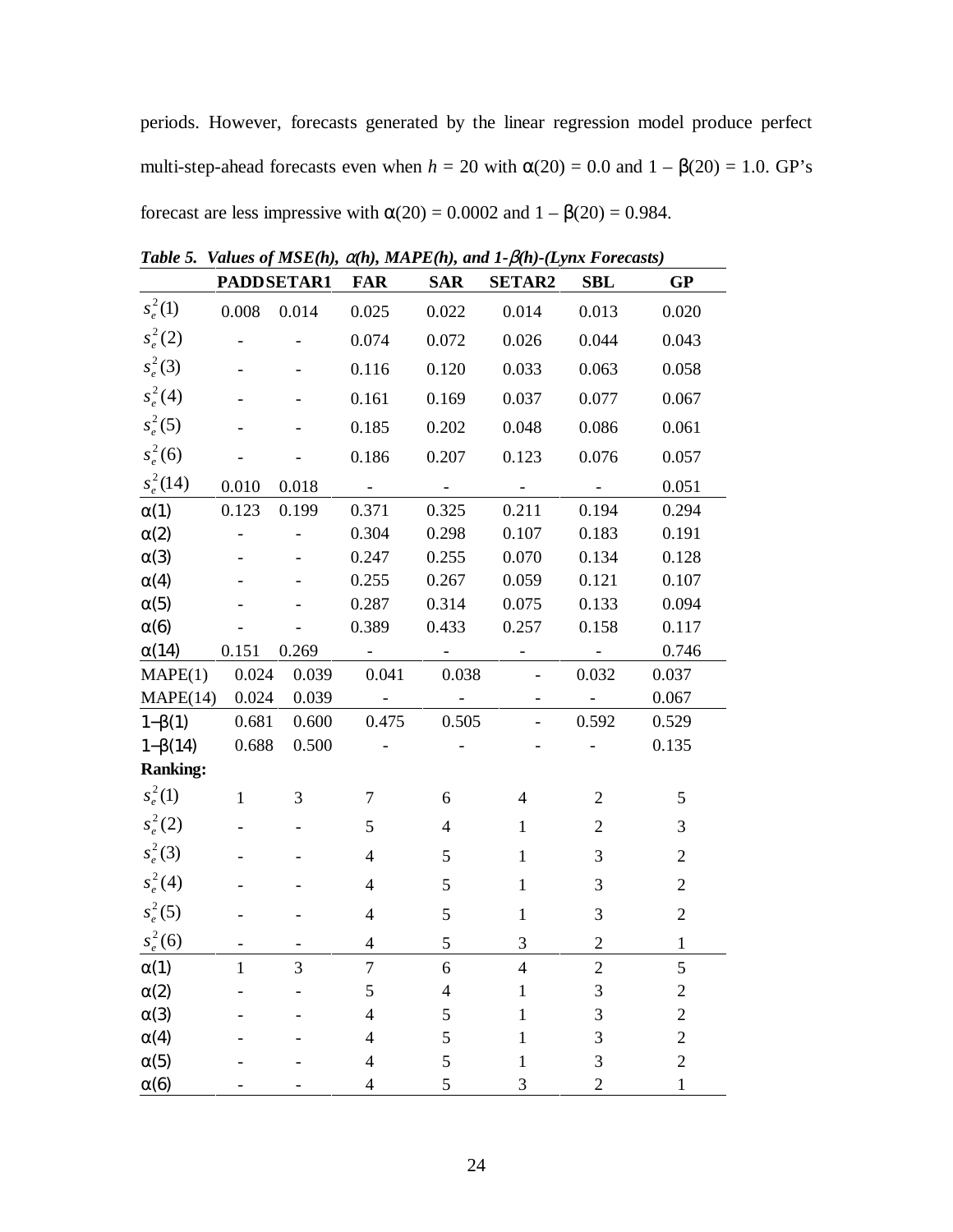|                 | <b>ANN</b>   | <b>FAR</b>     | <b>SAR</b>     | <b>SETAR2</b>  | <b>SBL</b>     | <b>GP</b>      |
|-----------------|--------------|----------------|----------------|----------------|----------------|----------------|
| $s_e^2(1)$      | 102.23       | 190.89         | 214.10         | 148.21         | 123.77         | 126.06         |
| $s_e^2(2)$      |              | 414.83         | 421.40         | 383.90         | 337.54         | 353.27         |
| $s_e^2(3)$      |              | 652.21         | 660.38         | 675.59         | 569.79         | 789.54         |
| $s_e^2(4)$      |              | 725.85         | 716.08         | 773.51         | 659.05         | 1037.5         |
| $s_e^2(5)$      |              | 771.04         | 756.39         | 784.27         | 718.87         | 1257.6         |
| $\alpha(1)$     | 0.160        | 0.299          | 0.335          | 0.232          | 0.194          | 0.197          |
| $\alpha(2)$     |              | 0.209          | 0.212          | 0.193          | 0.170          | 0.178          |
| $\alpha(3)$     |              | 0.178          | 0.180          | 0.184          | 0.155          | 0.215          |
| $\alpha(4)$     |              | 0.144          | 0.143          | 0.154          | 0.131          | 0.206          |
| $\alpha(5)$     |              | 0.132          | 0.130          | 0.135          | 0.123          | 0.216          |
| MAPE(1)         |              | 0.271          | 0.337          |                | 0.328          | 0.264          |
| $1-\beta(1)$    |              | 0.556          | 0.448          |                | 0.462          | 0.568          |
| <b>Ranking:</b> |              |                |                |                |                |                |
| $s_e^2(1)$      | $\mathbf{1}$ | 5              | $\overline{4}$ | 6              | $\overline{2}$ | 3              |
| $s_e^2(2)$      |              | $\overline{4}$ | 5              | 3              | $\mathbf{1}$   | $\overline{2}$ |
| $s_e^2(3)$      |              | 3              | $\overline{4}$ | $\overline{2}$ | $\mathbf{1}$   | 5              |
| $s_e^2(4)$      |              | 3              | $\overline{2}$ | $\overline{4}$ | $\mathbf{1}$   | 5              |
| $s_e^2(5)$      |              | 3              | $\overline{2}$ | 4              | $\mathbf{1}$   | 5              |
| $\alpha(1)$     | 1            | 5              | $\overline{4}$ | 6              | $\overline{2}$ | 3              |
| $\alpha(2)$     |              | $\overline{4}$ | 5              | 3              | $\mathbf{1}$   | $\overline{c}$ |
| $\alpha(3)$     |              | $\overline{2}$ | 3              | $\overline{4}$ | $\mathbf{1}$   | 5              |
| $\alpha(4)$     |              | 3              | $\overline{2}$ | $\overline{4}$ | $\mathbf{1}$   | 5              |
| $\alpha(5)$     |              | 3              | $\overline{2}$ | $\overline{4}$ | $\mathbf{1}$   | 5              |

*Table 6. Values of MSE(h),* α*(h), MAPE(h), and 1-*β*(h) (Forecasts of Sunspot Numbers)* 

b. *Linear Diffusion Map with Low-Noise (LDM\_LN):* GP produced one- and multi-stepahead forecasts almost statistically equivalent to those a linear fit. In one-step-ahead forecasting, both methods yielded  $\alpha(1) = 0.009$  but the linear model yielded  $1 - \beta(1) =$  $0.954 > 0.916$  for GP. GP's multi-step-ahead forecast was acceptable up to four periods ahead where the linear regression model produced better forecasts at  $h = 5$ . However,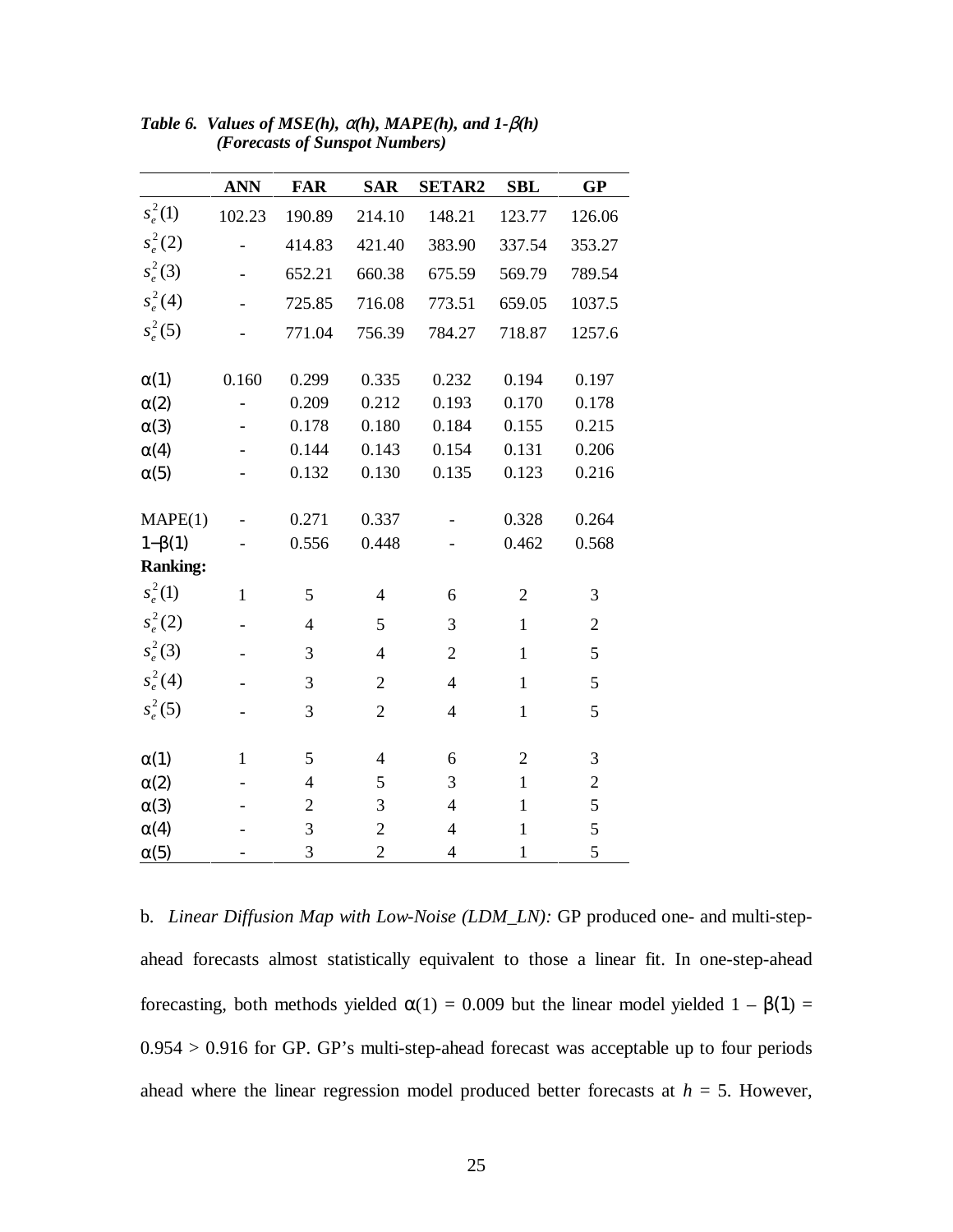$\alpha(20) = 0.20$  and  $1 - \beta(20) = 0.896$  for the linear regression while  $\alpha(20) = 0.28$  and  $1$  $β(20) = 0.905$  for GP's forecasts.

*c. Linear Diffusion Map with High-Noise (LDM\_HN):* GP's forecasts of this series were rather acceptable. One-step-ahead of linear model  $\alpha(1) = 0.01$  and  $1 - \beta(1) = 0.977$  and multi-step-ahead  $\alpha(20) = 0.147$  and  $1 - \beta(20) = 0.959$ . GP's one-step-ahead  $\alpha(1) = 0.034$ and  $1 - \beta(1) = 0.885$  and multi-step-ahead  $\alpha(20) = 0.112$  and  $1 - \beta(20) = 0.965$ . These results suggest that GP performs worse in one-step-ahead forecast but produces statistics that are competitive in multi-step-ahead forecasting.

d. *The Henon Map:* GP forecasting of this data was rather successful as the data in Table 4 reveal. However, when compared with ANN one-step-ahead forecast (Stern, 1996), it appears that neural network architecture is more suited for noise free nonlinear time series. Using provided statistics, Stern's MSE =  $0.0$  and  $\alpha(1) = 0.00002$ . Multi-stepahead GP forecasts were lower at lower *h* steps-ahead. (Stern (1996) did not report multistep-ahead forecasts and thus there is no comparison to make here.)

e. *Jet Ski and Noisy Jet Ski Maps (JSM, JSM\_LN, and JSM\_HN):* These three are grouped together since there are no available forecasts to compare. The last three columns of Table 4 show that GP was successful in forecasting the noise-free data, and that its performance worsened as louder noise was added. It also shows that multi-stepahead forecasts were worse at higher *h* periods ahead.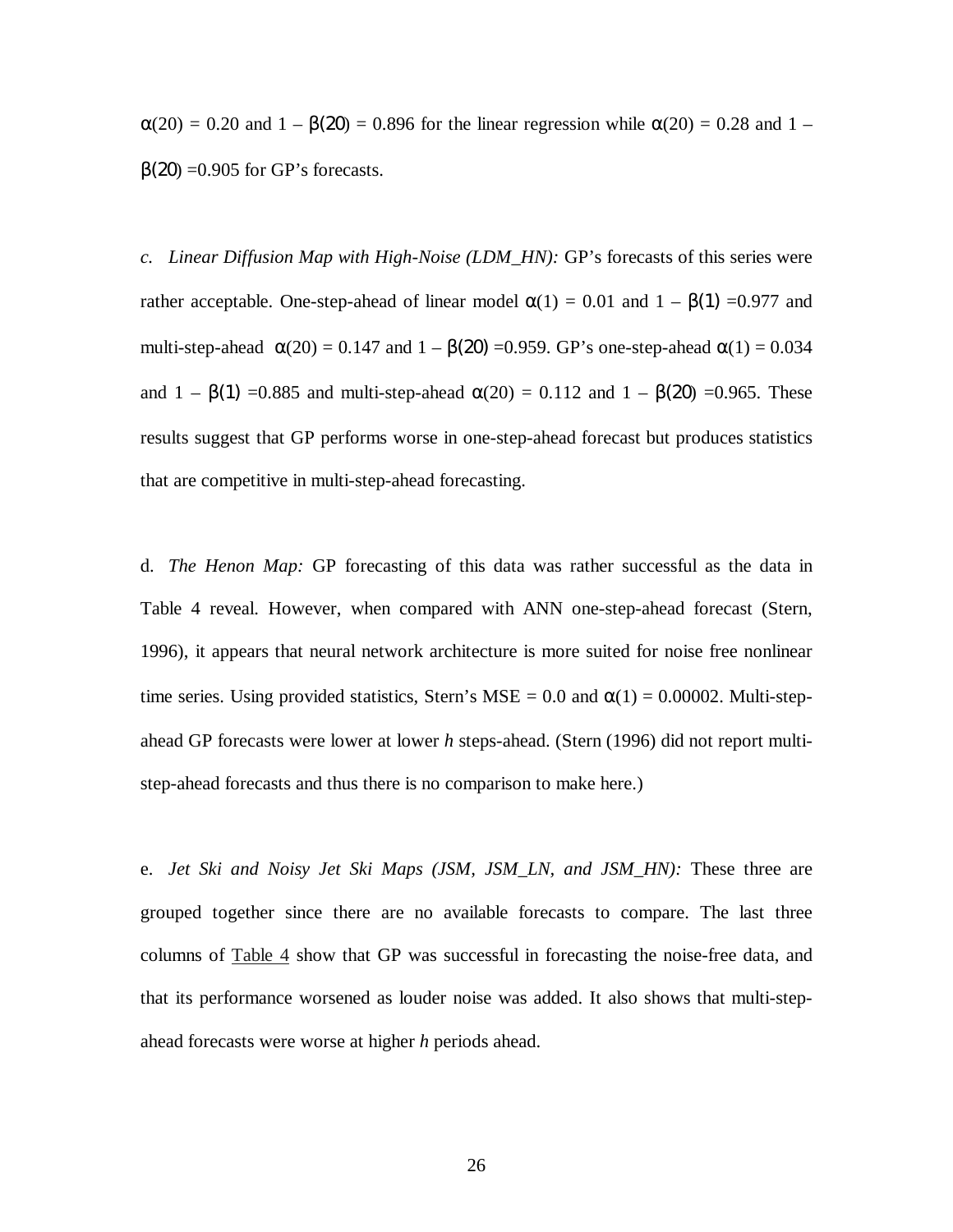### 3.2 Real-World Series

Availability of many prior forecasts of Canadian lynx data and sunspot numbers provides a foundation for a better comparison of GP's relative forecasting ability of those series. Since prior forecasts are from different sources and for different multi-step periods ahead, a separate discussion of each is presented.

a. *Canadian Lynx Data:* Table 5 contains this series' forecast statistics for single- and multi-step-ahead periods. Gabr and Rao (1981, p. 166) present three one-step-ahead forecasts the 14 periods as well as the mean square errors for  $h = 1, \ldots, 6$ . This explains why the selection of  $h = 1, \ldots, 6$ . One of their models, SBL, produced the second best one-step-ahead forecast statistics found in this survey. Lin and Pourahmadi (1998, p. 189) reported the best one-step-ahead forecast statistics for the lynx data. Table 5 has all available statistics in its upper half. The lower half contains ranking of those statistics. A ranking of 1 indicates that it is the best of the forecasts reported for that specific number of *h*-steps-ahead. SETAR2's forecast ranks first and GP second when forecasting for 1 <  $h < 6$ . At  $h = 6$ , GP's forecast ranks first and SBL second. Table 5 also shows that Lin and Pourahmadi's (1998) PADD model forecast was much better than GP's forecast at *h*  $= 14$ -step-ahead. Figure 8a displays forecasts for  $h = 1$ -6 produced by GEMs. A zero identifies actual values, and  $> 0$  identifies the forecast plot representing those for  $h = 1-6$ .

b. *Sunspot Numbers:* Table 6 has the comparison of forecast statistics of sunspot numbers and their ranking according to  $h = 1.5$  periods ahead following Gar and Rao (1981, p. 162). It is easy to understand why  $h < 6$  given the fast deterioration in forecast quality as *h* increased. The best single-step-ahead forecast was that produced by Weigend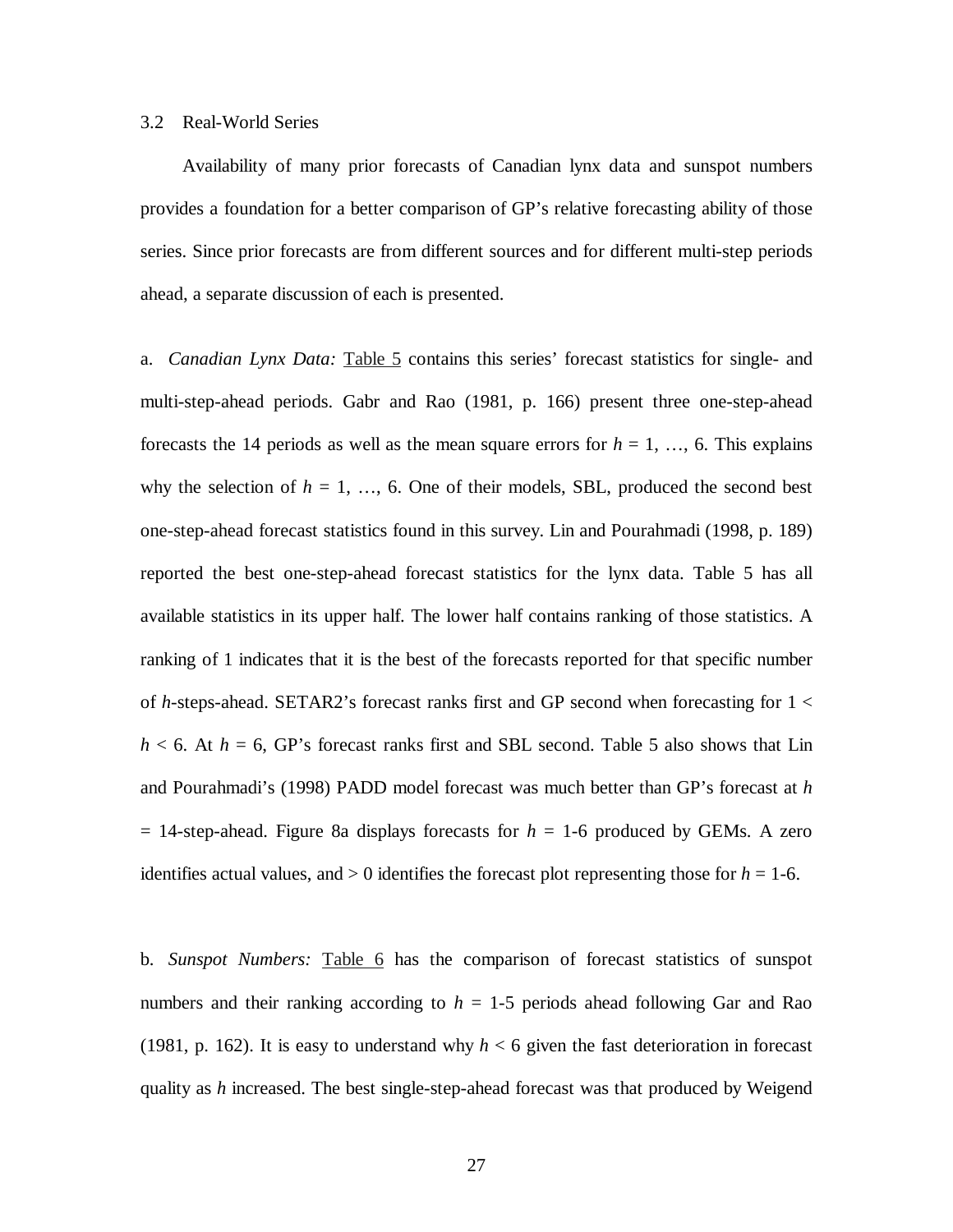et al. (1990) using ANN, followed by SBL, then GP. For multi-step-ahead forecasting, SBL ranked first and GP second at *h* = 2, SBL first and SETAR2 second at *h* = 3, and SBL first and SAR second at *h* > 3. GP came in last at *h* > 2. Figure 8b displays plots of actual (0) versus forecasts at  $h = 1$ -6.

#### **4. DISCUSSION**

This study used genetic programming to evolve models for and forecast future values of (a) seven simulated data sets with different structures and (b) two popular time series: Canadian lynx and sunspot numbers. The results show that for linear and linearstochastic systems GP may not be of much value and current standard statistical methods are superior. Statistical theory furnish established techniques to detect linearity that when used produce better specifications and at least equally reliable to GEMs' single- and multi-step-ahead forecasts. For nonlinear processes (with or without noise) little comparison was possible and perhaps ANN produces better forecasts than GP. GP provides an obvious advantage over conventional statistical methods that furnish no technique for detecting the type of nonlinearity needed for modeling such processes. In forecasting Canadian lynx data, GP performed relatively well, coming in second among the seven studies reporting single-step-ahead forecasts, and second among five studies reporting multi-step-ahead forecasts. GP's forecast of sunspot numbers ranked third among six studies reporting single-step-ahead forecasts, second among five reporting two-step-ahead forecasts, but last among five reporting forecasts for more than two periods ahead.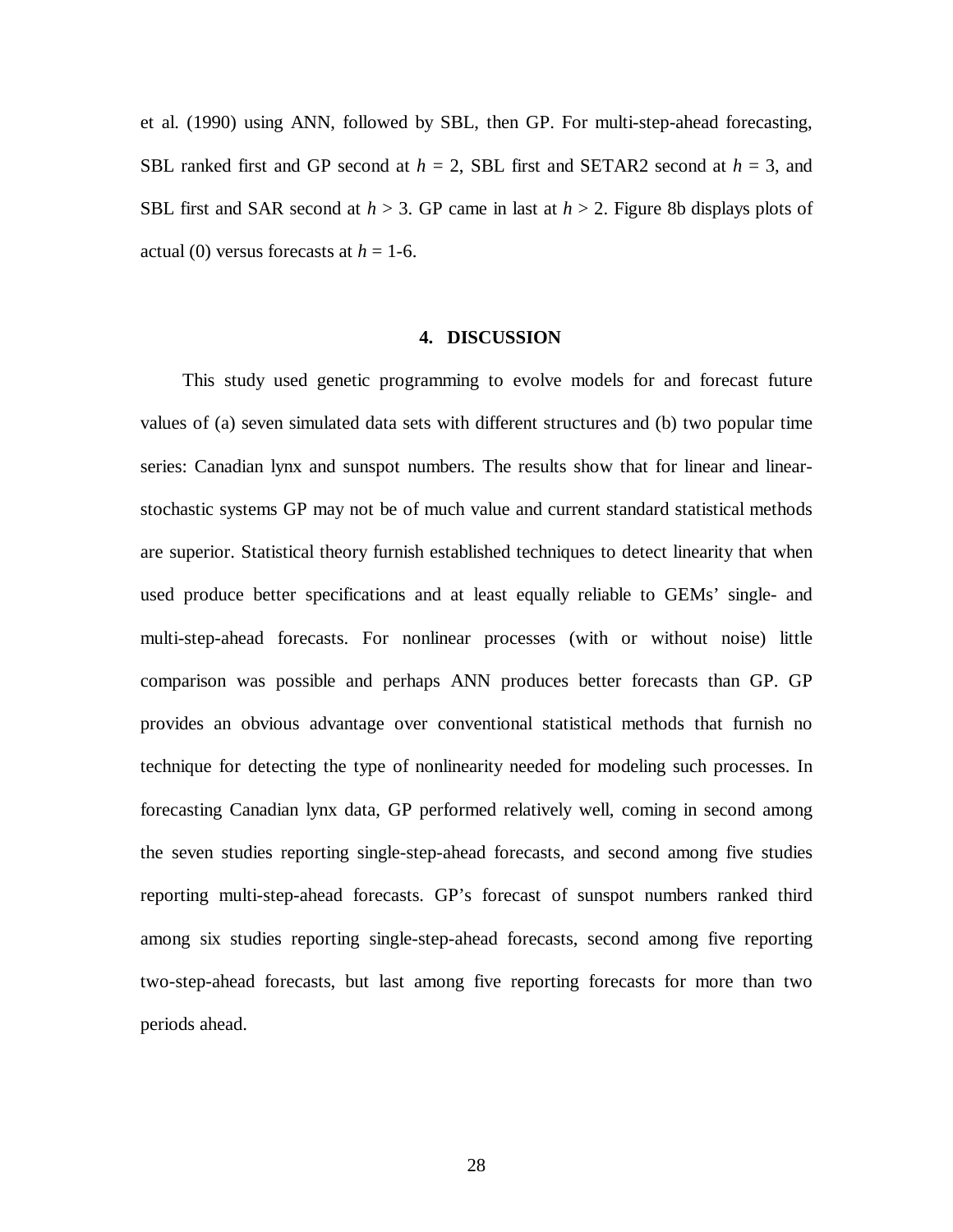Genetic programming modeling and forecasting is a new and promising methodology, which has only been peripherally investigated. Whether GP can reach levels beyond any method known is difficult to predict at this time. ANN seems to produce better forecasts, albeit from a black box. GP modeling and forecasting does have some merit. It produces model specifications without any human input. Once a user identifies an appropriate set of explanatory variables, GP will search for the best specification. While comforting, these equations are rarely ever the correct specification but predict and forecast well. Using this method to predict time-series is logical since one's main interest is limited to forecasting and not understanding a functional relationship. Using GP to evolve behavioral models may be a bit more intricate but remains promising and will surely soon capture the attention of many researchers. Analyses presented in this study invite much needed further investigation of the potential GP may have. Applied statisticians in disciplines such as physics, chemistry, biology, and economics may find the new method logical, easy to use, and useful.

#### **REFERENCES**

- Banzhaf, W., Nordin, P., Keller, R., and Francone, F. (1998), *Genetic Programming: An Introduction*, San Francisco: Morgan Kaufmann Publisher and Heidelberg: dpunkt.verlag.
- Breiman, L. (1995), "Better Subset Regression Using the Nonnegative Garrote," *Technometrics*, 37, 373-383.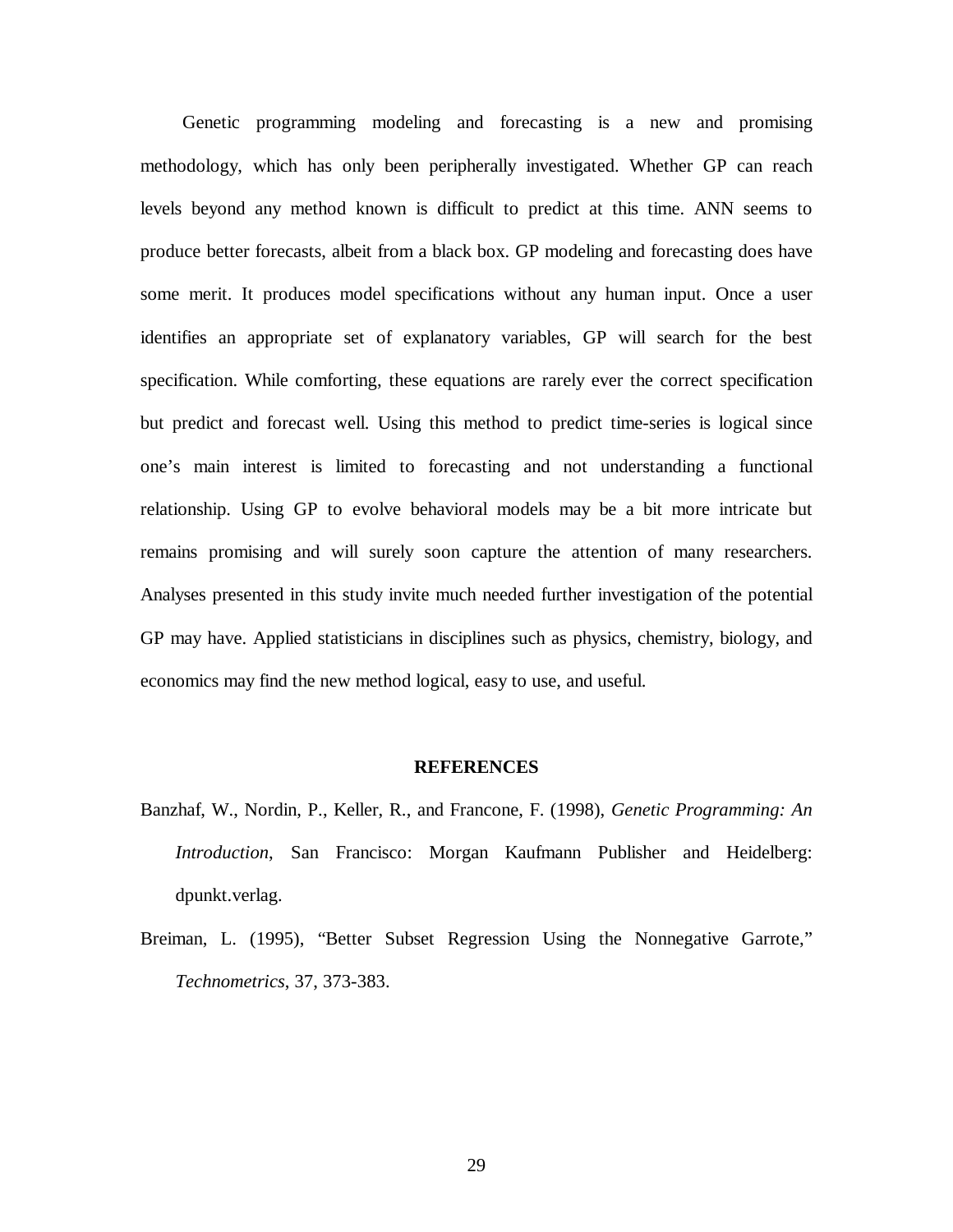- Campbell, M. and Walker, A. (1977), "A Survey of Statistical Work on the MacKenzie River Series of Annual Canadian Lynx Trappings from the Year 1821-1934 and a New Analysis," *Journal of Royal Statistical Society A*, 140, 411-431.
- Ceciliano, J. and Nieva, R. (1999), "Transmission Network Planning Using Evolutionary Programming," in *Proceedings of the 1999 Congress of Evolutionary Computation*, July 6-9, Washington, D.C., Piscataway, NJ: IEEE, 1796-1803.
- Chatfield, C. (1995), "Model Uncertainty, Data Mining and Statistical Inference," *Journal of the Royal Statistical Society A,* 158, 419-466.
- Chen, S., Yeh, C., and Lee, W. (1998), "Option Pricing with Genetic Programming," in J. Koza, W. Banzhaf, K. Chellapilla, K. Deb, M. Dorigo, D. Fogel, M. Garzon, D. Goldberg, H., Iba, and R. Riolo, eds., *Genetic programming 1998: Proceedings of the Third Annual Conference,* San Francisco, CA: Morgan Kaufmann, 32-37.
- Downing, K. (1998), "Combining Genetic Programming and Genetic Algorithms for Ecological Simulation," in J. Koza, W. Banzhaf, K. Chellapilla, K. Deb, M. Dorigo, D. Fogel, M. Garzon, D. Goldberg, H., Iba, and R. Riolo, eds., *Genetic Programming 1998: Proceedings of the Third Annual Conference*, San Francisco, CA: Morgan Kaufmann, 48-53.
- Elton, C. and Nicholson, M. (1942), "The ten-Year Cycle in Numbers of the Lynx in Canada," *Journal of Animal Ecology*, 11, 215-244.
- Fukunaga, A. and Stechert, A. (1998), "Evolving Nonlinear Predictive Models for Lossless Image Compression with Genetic Programming," in J. Koza, W. Banzhaf, K. Chellapilla, K. Deb, M. Dorigo, D. Fogel, M. Garzon, D. Goldberg, H., Iba, and R.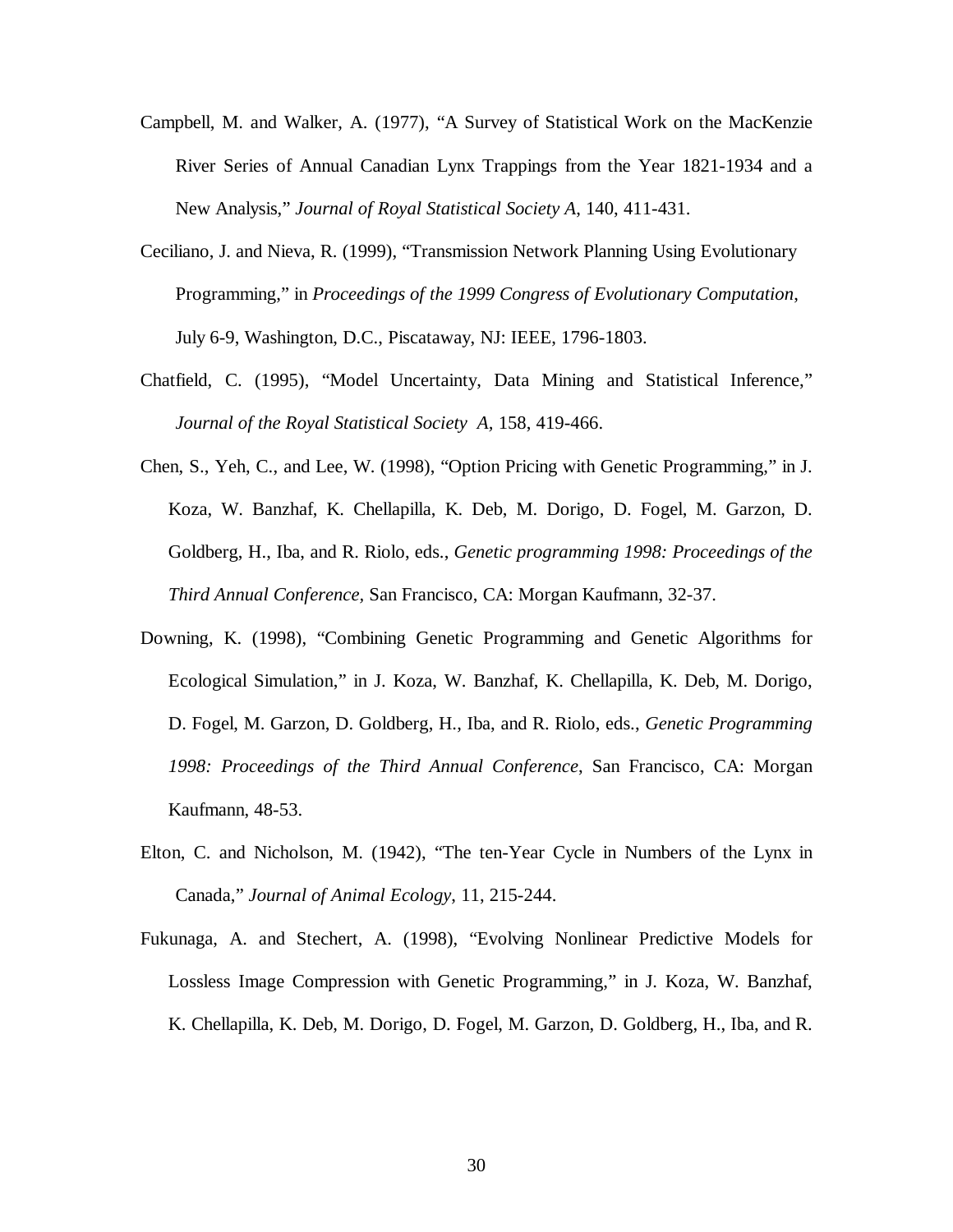Riolo, eds., *Genetic Programming 1998: Proceedings of the Third Annual Conference*, San Francisco, CA: Morgan Kaufmann, 95-102.

- Gabr, M. and Rao, S. (1981), "The Estimation and Prediction of Subset Bilinear Time Series with Applications," *Journal of Time Series Analysis*, 2, 155-171.
- Haggan, V. and Ozaki, T. (1981), "Modeling Nonlinear Random Vibrations Using Amplitude-Dependent Autoregressive Time Series Model," *Biometrika*, 68, 189- 196.
- Henon, M. (1976), "A Two-Dimensional Mapping with a Strange Attractor," *Comm. Math. Phys.*, 50, 69.
- Hinterding, R. (1999), "Representation, Constraint Satisfaction and the Knapsack Problem," in *Proceedings of the 1999 Congress of Evolutionary Computation*, July 6-9, Washington, D.C., Piscataway, NJ: IEEE, 1286-1292.
- Hu, Y. (1998), "Biopattern Discovery by Genetic Programming," in J. Koza, W. Banzhaf, K. Chellapilla, K. Deb, M. Dorigo, D. Fogel, M. Garzon, D. Goldberg, H., Iba, and R. Riolo, eds., *Genetic Programming 1998: Proceedings of the Third Annual Conference*, San Francisco, CA: Morgan Kaufmann, 152-157.
- Iba, H. and Sasaki, T. (1999), "Using Genetic Programming to Predict Financial Data," in *Proceedings of the 1999 Congress of Evolutionary Computation*, July 6-9, Washington, D.C., Piscataway, NJ: IEEE, 244-251.
- Kaboudan, M. (1999), "Diagnosing Chaos by a Fuzzy Classifier," *Fuzzy Sets and Systems,*  108, 1-10.
- Koza, J., (1992), *Genetic Programming: On the Programming of Computers by Means of Natural Selection*, Cambridge, MA: The MIT Press.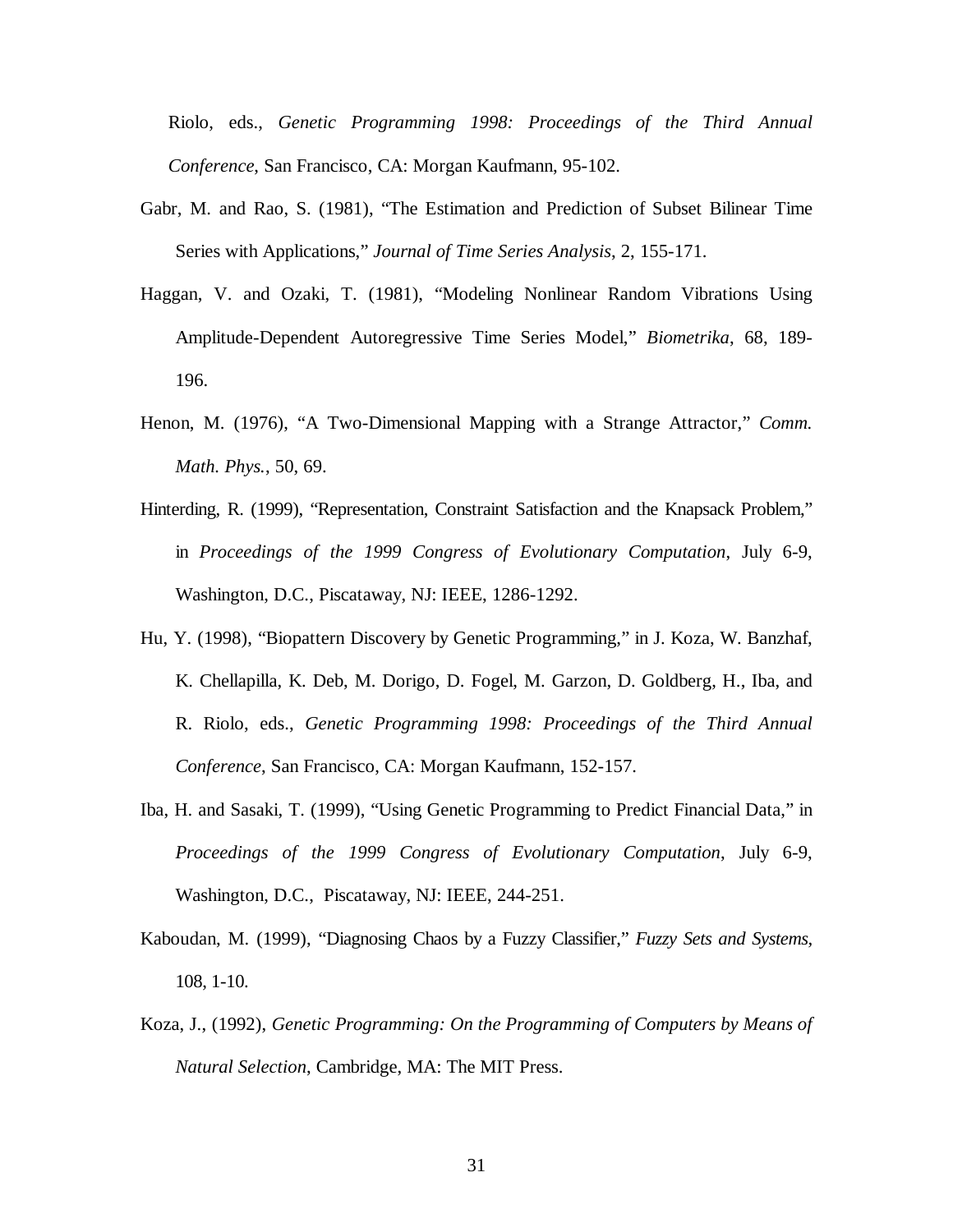- Lee, D., Lee, B., and Chang, S. (1997), "Genetic Programming Model for Long-Term Forecasting of Electric Power Demand," *Electric Power Systems Research,* 40, 17- 22.
- Lin, t. and Pourahmadi, M. (1998), "Nonparametric and Non-Linear Models and Data Mining in Time Series: A Case-Study on the Canadian Lynx Data," *Applied Statistics,* 47, Part 2, 187-201.
- May, R. (1976), "Simple Mathematical Models with Very Complicated Dynamics," *Nature*, 261, 459-467.
- McKay, B. Willis, M., and Barton, G. (1997), "Steady-State Modelling of Chemical Process Systems Using Genetic Programming," *Computers and Chemical Engineering,* 21, 981-996.
- Moran, P. (1953), "The Statistical Analysis of the Canadian Lynx Cycle," *Australian Journal of Zoology*, 1, 163-173.
- Paredis, J. (1995), "Coevolutionary Computation," *Artificial Life,* 2, 355-375.
- Sathyanarayan, S., Birru, H., and Chellapilla, K. (1999), "Evolving Nonlinear Time-Series Models Using Evolutionary Programming," in *Proceedings of the 1999 Congress of Evolutionary Computation,* July 6-9, Washington, D.C., Piscataway, NJ: IEEE, 236-243.
- Singleton, A. (1994), http://www.cs.cmu.edu/afs/cs/project/ai-repository/ai/areas/genetic /gp/systems/gpquick.
- Stern, H. (1996), "Neural Network in Applied Statistics," *Technometrics*, 38, 208-214.
- Stoica, A., Klimeck, G., Salazar-Lazaro, C., Keymeulen, D., and Thakoor, A., (1999), "Evolutionary Design of Electronic Devices and Circuits," in *Proceedings of the*